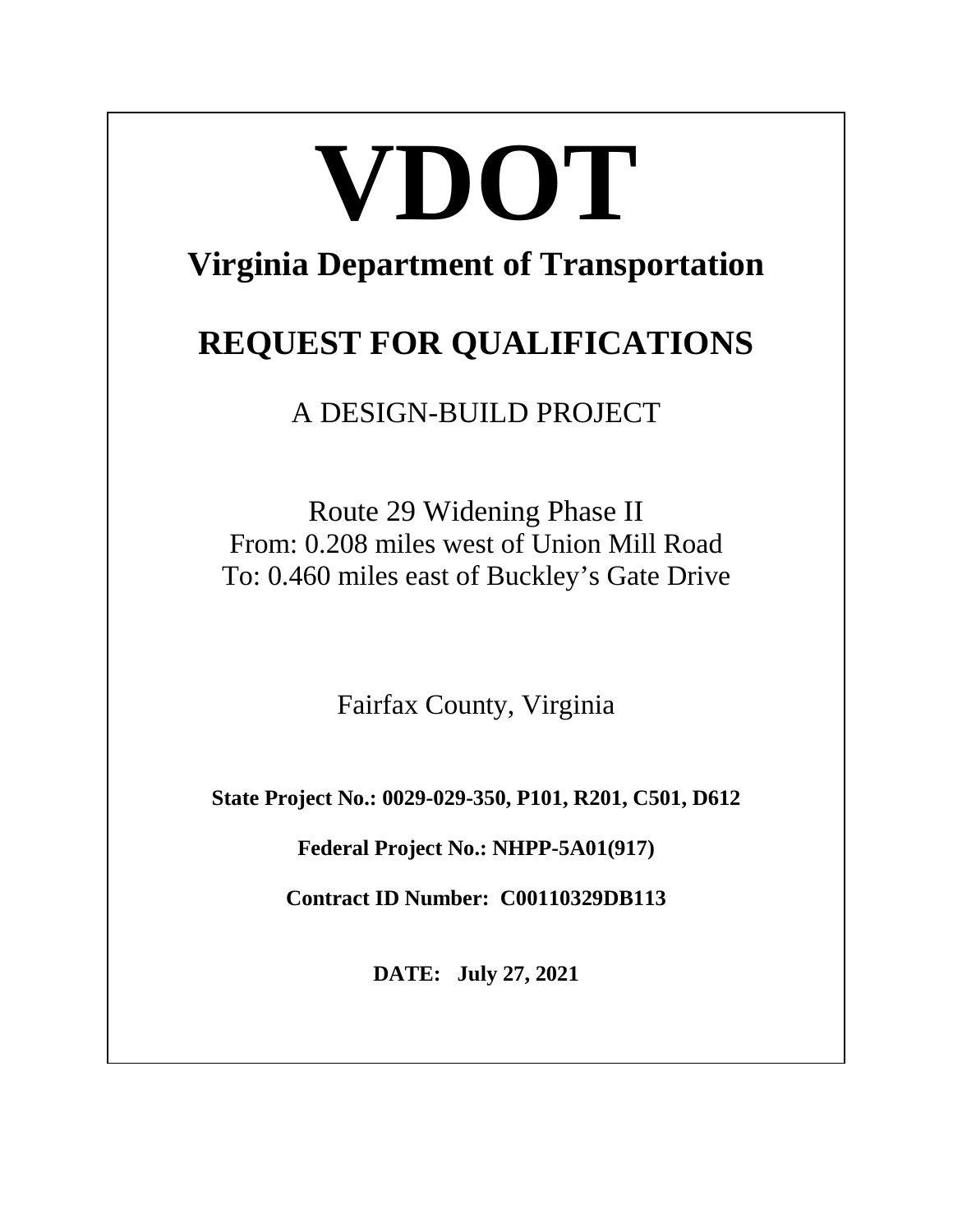# **TABLE OF CONTENTS**

| 1.0  |                                                        |  |
|------|--------------------------------------------------------|--|
| 2.0  |                                                        |  |
| 2.1  |                                                        |  |
| 2.2  |                                                        |  |
| 2.3  |                                                        |  |
| 2.4  |                                                        |  |
| 2.5  |                                                        |  |
| 2.6  |                                                        |  |
| 2.7  |                                                        |  |
| 2.8  |                                                        |  |
| 2.9  |                                                        |  |
| 2.10 |                                                        |  |
| 3.0  |                                                        |  |
| 3.1  |                                                        |  |
| 3.2  |                                                        |  |
| 3.3  |                                                        |  |
| 3.4  |                                                        |  |
| 3.5  |                                                        |  |
| 4.0  | EVALUATION OF THE STATEMENTS OF QUALIFICATIONS  15     |  |
| 4.1  |                                                        |  |
| 5.0  | STATEMENT OF QUALIFICATIONS SUBMITTAL REQUIREMENTS  16 |  |
| 5.1  |                                                        |  |
| 5.2  |                                                        |  |
| 6.0  |                                                        |  |
| 7.0  |                                                        |  |
| 7.1  |                                                        |  |
| 7.2  |                                                        |  |
| 8.0  |                                                        |  |
| 9.0  |                                                        |  |
| 10.0 |                                                        |  |
| 11.0 |                                                        |  |
| 11.1 |                                                        |  |
| 11.2 |                                                        |  |
| 11.3 |                                                        |  |
| 11.4 |                                                        |  |
| 11.5 |                                                        |  |
| 12.0 |                                                        |  |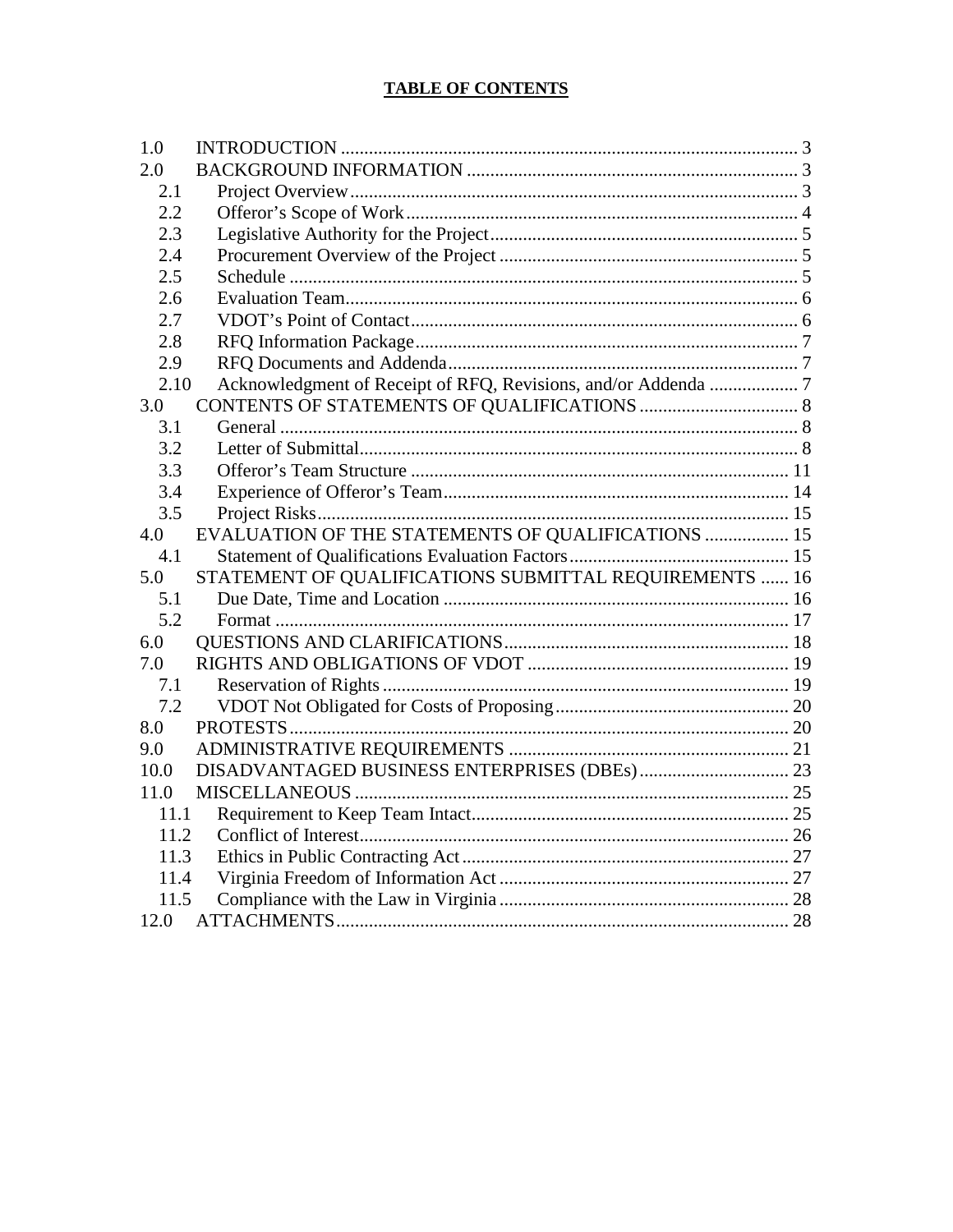#### <span id="page-2-0"></span>**1.0 INTRODUCTION**

The Virginia Department of Transportation (VDOT) submits this Request for Qualifications (RFQ) to solicit Statements of Qualifications (SOQs) from those entities (Offerors) interested in contracting to serve as the Design-Builder for the Route 29 Widening Phase II (Project). The purpose of this RFQ is to solicit information that will enable VDOT to determine which Offerors: (a) are best qualified to successfully execute the design and construction of the Project; and (b) will be invited to submit proposals in response to VDOT's Request for Proposals (RFP).

Offerors' SOQs will be rated and scored by a VDOT Evaluation Team based upon the evaluation criteria established in this RFQ and in accordance with the Design-Build Evaluation Guidelines, revised September 2019. A copy of the same may be found at *[https://www.virginiadot.org/business/design-build.asp.](https://www.virginiadot.org/business/design-build.asp)*

Offerors' SOQs must meet all requirements established by this RFQ. Requirements of this RFQ generally will use the words "shall", "will", or "must" (or equivalent terms) to identify a required item that must be submitted with an Offeror's SOQ. Failure to meet an RFQ requirement may render an Offeror's SOQ non-responsive, while the extent to which an Offeror meets or exceeds evaluation criteria will be rated by the VDOT Evaluation Team and be reflective of the VDOT Evaluation Team's scoring (in their sole discretion) of Offerors' SOQs.

#### <span id="page-2-1"></span>**2.0 BACKGROUND INFORMATION**

#### <span id="page-2-2"></span>**2.1 Project Overview**

The Project is located in Fairfax County, Virginia. The project limits on Route 29 (Lee Highway) begin 0.208 miles west of Union Mill Road and extend to 0.460 miles east of Buckley's Gate Drive for approximately 2.14 miles. The Project will involve the reconstruction and widening of Route 29 from four lanes to six lanes for approximately 1.6 miles of the 2.14 miles, while the remaining length involves the continuation of the shared-use paths along northbound side of Route 29 to provide better bicyclist and pedestrian access to the trails at the Fairfax County Parkway/West Ox Road interchange. In addition to the roadway widening, there will also be improvements to crosswalks at major intersections and modified signals to accommodate these new facilities, as well as modifying access to private residences via a frontage roadway. The proposed project objectives include improving capacity, vertical alignment, pedestrian connectivity, safety at conflicts, drainage facilities, and access management along Route 29.

It is noted that the description and length referenced above are approximate only and are based on the RFQ Conceptual Plans included in the RFQ Information Package.

VDOT's current estimated contract value for this Project is approximately \$72,000,000.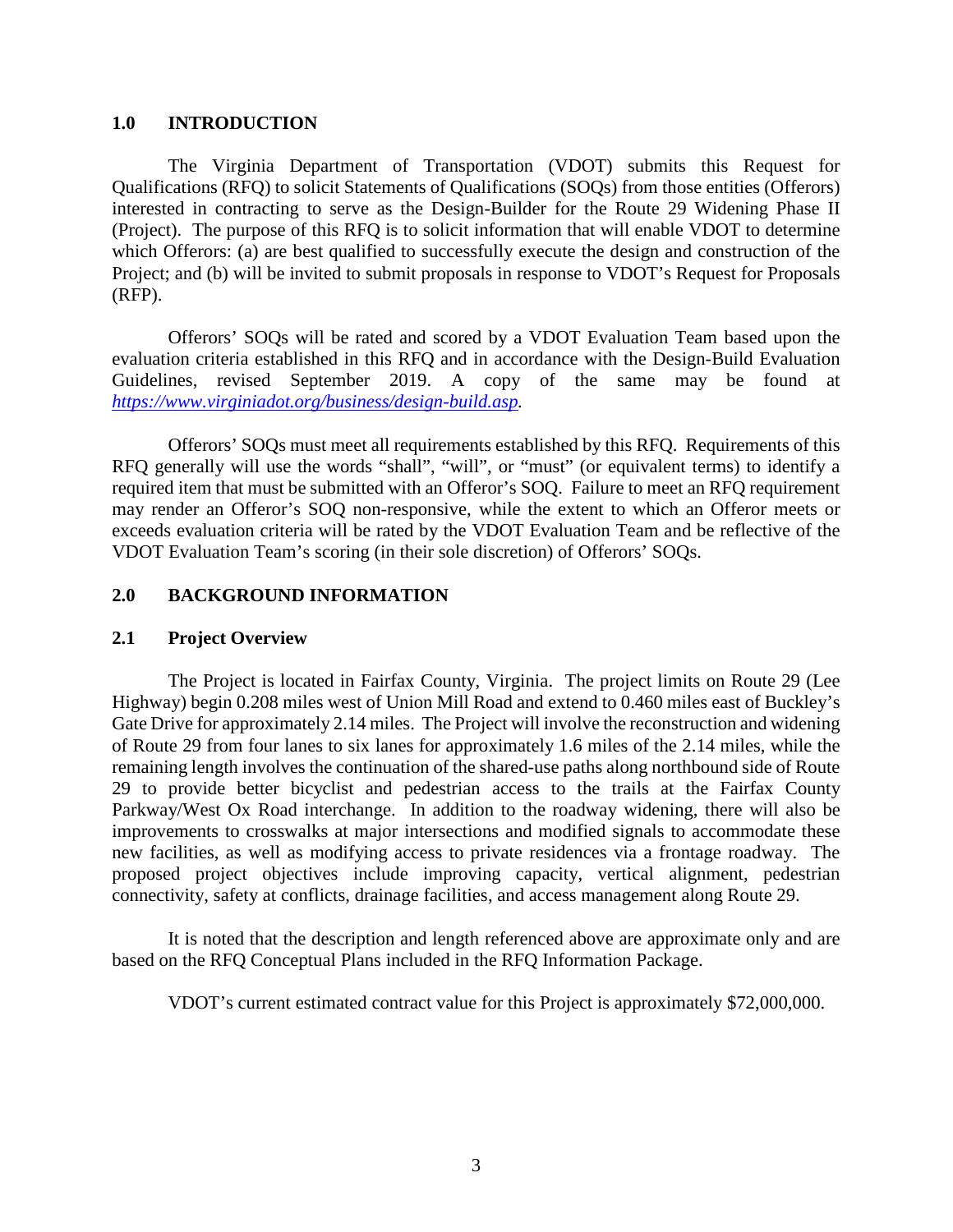#### <span id="page-3-0"></span>**2.2 Offeror's Scope of Work**

The scope of work to be undertaken by the Design-Builder under the design-build contract for this Project will be identified in the RFP. This work includes, among other things all work required to support the design and construction of the Project, including: (a) roadway; (b) survey; (c) environmental; (d) geotechnical; (e) hydraulics; (f) traffic control devices; (g) transportation management plan; (h) right-of-way acquisition; (i) utility relocations/adjustments; (j) public involvement/ relations and stakeholder coordination; (k) quality assurance and quality control; (l) Intelligent Transportation Systems; (m) landscaping; (n) lighting; (o) construction engineering and inspection; and (p) overall Project management. Offerors should note that all work performed on this Project must match the survey file datum and working units.

Environmental work shall address all items necessary for the acquisition of water quality permits in the name of the Design-Builder for the Project. Permanent noise mitigation shall be provided in compliance with the Virginia State Noise Abatement Policy and the Highway Traffic Noise Impact Analysis Guidance Manual. VDOT has completed the final design noise analysis, obtained Chief Engineer and FHWA concurrence, and completed the voting process of the benefited property owners (which are included in the RFQ Information Package). The Design-Builder will be responsible for determining the ultimate location(s) and dimension(s) based on the final design should it vary from the RFP Conceptual Plans. A Noise Abatement Design Report (NADR) shall be furnished by the Design-Builder, if required. In accordance with the requirements of the National Environmental Policy Act (NEPA), VDOT has completed a Categorical Exclusion (CE) for this Project dated February 20, 2020. The Design-Builder will be required to fulfill all commitments included in the NEPA Document, which is included in the RFQ Information Package.

The Project will require right-of-way from approximately 55 parcels. VDOT and the Design-Builder will share the responsibility of right of way acquisition. VDOT intends to acquire the right-of-way from approximately 20 of the affected parcels, including those owned by Fairfax County Park Authority and the Board of Supervisors of Fairfax County on the north side of Route 29, and approximately 15 parcels along the south side; additional details will be provided in the RFP. The Design-Builder's right-of-way work includes all tasks necessary to acquire the right-ofway from the portion of affected properties not acquired by VDOT. The Offeror's right-of-way team member shall be a VDOT prequalified right-of-way contracting consultant, and must include a VDOT prequalified Fee Appraiser and a VDOT prequalified Review Appraiser. All right-ofway acquisitions and relocations shall be performed in accordance with the VDOT Right of Way Manual and all applicable state and federal laws and regulations.

Utility work includes all items necessary to perform the relocations, adjustments and coordination of utilities.

Coordination with third party stakeholders, including but not limited to Fairfax County Department of Transportation, Fairfax County Park Authority, Home Owners Associations, developer or locality projects that may be under development or in delivery in the vicinity of the Project (including, but not limited to, Brightview Fair Oaks [parcels 056 and 057], F&M Shopping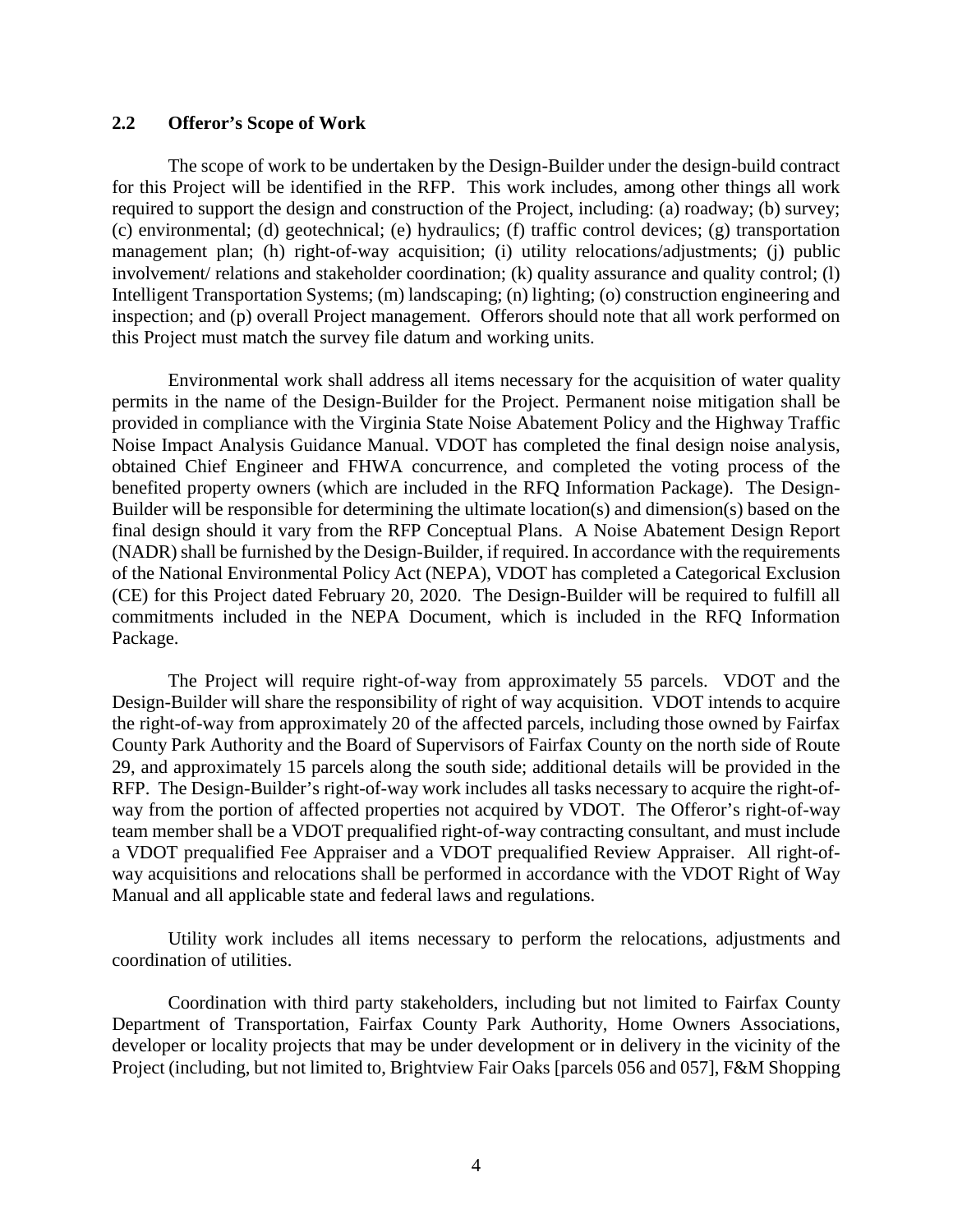Center next to the 7-Eleven [parcel 008], and Autumn Willow Senior House along Stringfellow Road), is the responsibility of the Design-Builder.

Construction engineering and inspection work includes all items necessary for providing quality assurance and quality control in accordance with VDOT's Minimum Requirements for Quality Assurance and Quality Control for Design-Build and Public-Private Transportation Act Projects, revised July 2018.

#### <span id="page-4-0"></span>**2.3 Legislative Authority for the Project**

§ 33.2-209(B) of the *Code of Virginia* authorizes VDOT and the Commonwealth Transportation Board (CTB) to develop and award contracts using the design-build contracting method. In accordance with the law, VDOT completed the Finding of Public Interest (FOPI) dated July 27, 2021. The FOPI is available for review upon request.

#### <span id="page-4-1"></span>**2.4 Procurement Overview of the Project**

VDOT will use a two-phase selection process for the selection of a Design-Builder for the Project. This RFQ represents the first phase in the selection process. VDOT intends to short-list the three (3) highest-ranked Offerors. Only the short-listed Offerors will receive the RFP and be allowed to submit proposals. In the event that three or fewer SOQs are determined to be responsive, then those Offeror's could be considered short-listed without their SOQs being rated and scored by a VDOT Evaluation Team and be allowed to submit Proposals.

The second phase of the selection process will entail the submission of a Technical Proposal and a Sealed Price Proposal by each short-listed Offeror. While the RFP will contain specific requirements for the Technical and Sealed Price Proposals, as well as specific selection criteria, VDOT anticipates that: (a) Technical Proposals will include, among other things, the Offeror's design/conceptual plans and a Project schedule; and (b) Sealed Price Proposals will include, among other things, the fixed price for the design and construction of the Project. VDOT further anticipates that upon completion of the evaluations of the Technical and Sealed Price Proposals, the Division Administrator for the Alternative Project Delivery Division will recommend the top-ranked Offeror to the Chief Engineer for an award of a fixed-price designbuild contract by the CTB.

Offerors are on notice that VDOT may, in its sole discretion, negotiate and award a designbuild contract to an Offeror if, upon a written determination, VDOT determines that such Offeror is the only Offeror fully qualified to perform the proposed design-build contract, or that such Offeror is clearly more highly qualified than the others under consideration.

#### <span id="page-4-2"></span>**2.5 Schedule**

VDOT currently anticipates conducting this procurement in accordance with the following list of milestones. This schedule is subject to revision and VDOT reserves the right to modify this schedule as it finds necessary, in its sole discretion.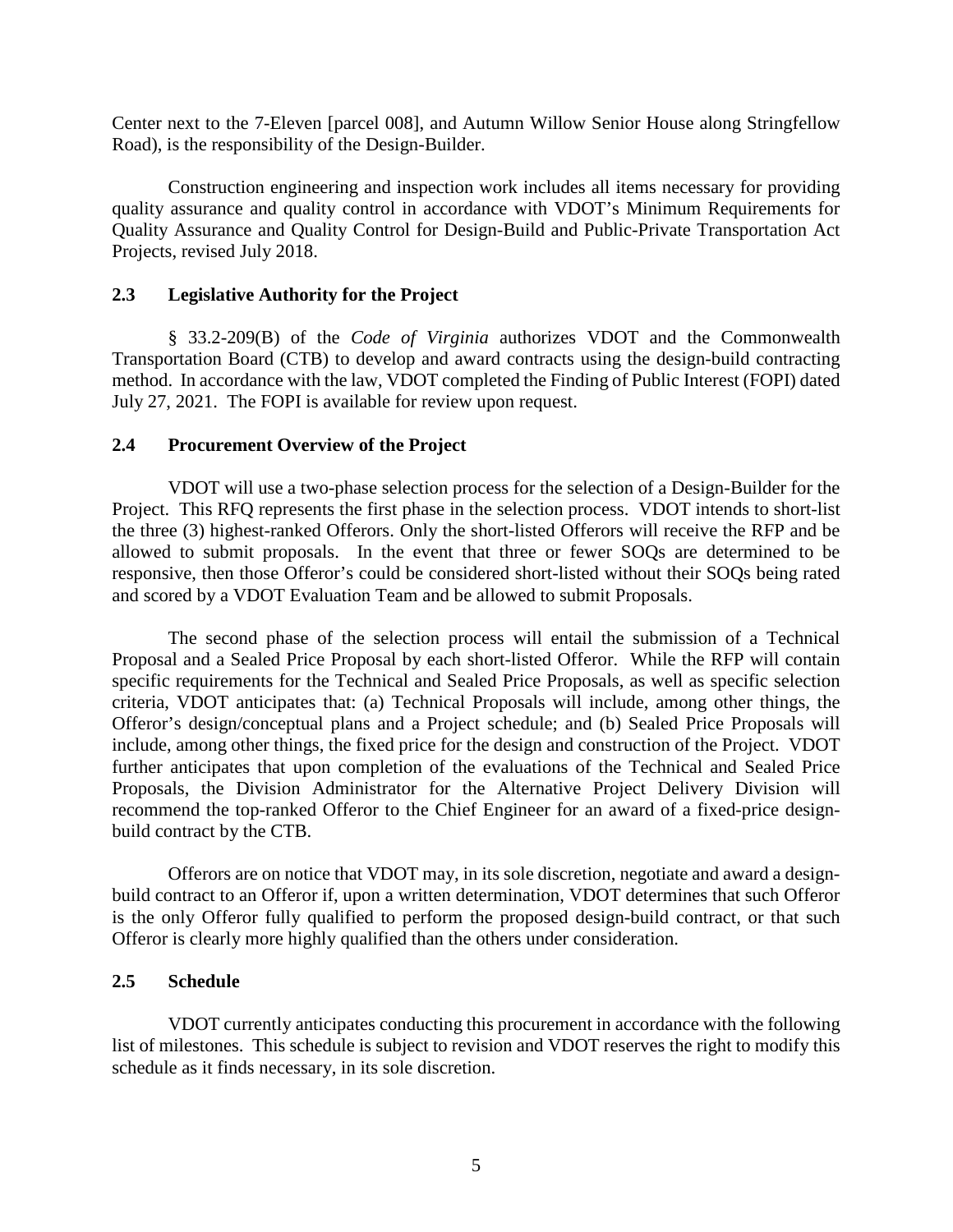|    | .1 Advertise RFQ and posting of<br><b>Project Information Presentation</b> | 07/27/2021                                     |
|----|----------------------------------------------------------------------------|------------------------------------------------|
|    | .2 Deadline to submit questions                                            | 08/05/21<br>at 4:00 PM (prevailing local time) |
|    | .3 VDOT will respond to questions                                          | 08/12/21                                       |
|    | .4 SOQ Submission Date                                                     | 09/02/21<br>at 4:00 PM (prevailing local time) |
|    | .5 Notification to Offerors of the short-list                              | 11/05/21                                       |
|    | .6 Anticipated RFP Release Date                                            | 11/16/21                                       |
|    | .7 Technical Proposals Submission Date                                     | 03/09/22                                       |
|    | .8 Price Proposals Submission Date                                         | 04/14/22                                       |
| .9 | <b>Anticipated Award Date</b>                                              | 05/18/22                                       |
|    | .10 Final Completion                                                       | 08/31/26                                       |

# <span id="page-5-0"></span>**2.6 Evaluation Team**

An Evaluation Team will be appointed by VDOT to rate and score the SOQs. In addition to the appointed Evaluation Team, VDOT may use any appropriate technical resources to provide assistance in evaluating the submittals.

#### <span id="page-5-1"></span>**2.7 VDOT's Point of Contact**

VDOT's sole point of contact (POC) for matters related to the RFQ shall be Sudha Mudgade, P.E., PMP, DBIA. VDOT's POC is the only individual authorized to discuss this RFQ with any interested parties, including Offerors. All communications with VDOT's POC about the Project or this RFQ shall be in writing, as required by applicable provisions of this RFQ.

| Name:<br>Address: | Sudha Mudgade, P.E., PMP, DBIA<br><b>Alternative Project Delivery Division</b><br>Virginia Department of Transportation<br>1401 East Broad Street<br>Richmond, VA 23219 |
|-------------------|-------------------------------------------------------------------------------------------------------------------------------------------------------------------------|
| Phone:            | $(804)$ 786-5087                                                                                                                                                        |
| Email:            | Sudha.Mudgade@vdot.virginia.gov                                                                                                                                         |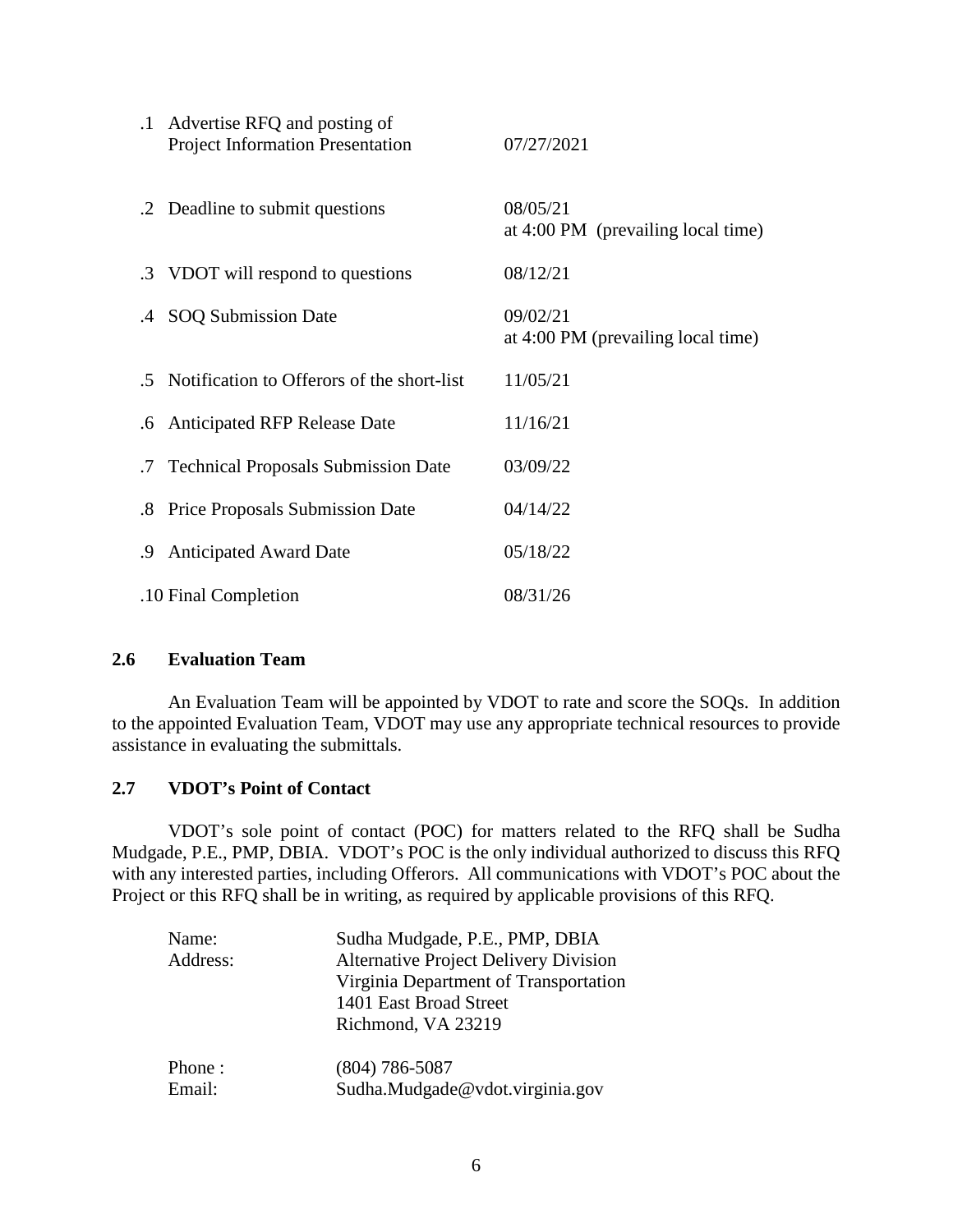VDOT disclaims the accuracy of information derived from any source other than VDOT's POC, and the use of any such information is at the sole risk of the Offeror.

All written communications to VDOT from Offerors shall specifically reference the correspondence as being associated with "Route 29 Widening Phase II, RFQ No.: C00110329DB113."

#### <span id="page-6-0"></span>**2.8 RFQ Information Package**

An RFQ information package is available to interested Offerors. These files can be downloaded at Bid Express (bidexpress.com) or at *[https://www.virginiadot.org/business/request](https://www.virginiadot.org/business/request-for-qualifications.asp)[for-qualifications.asp.](https://www.virginiadot.org/business/request-for-qualifications.asp)*

The RFQ Information Package includes:

- RFQ Conceptual Plans
- Existing topographical survey (including Underground Utility Designations)
- Existing and projected traffic data
- Approved Design Waivers
- Categorical Exclusion, dated February 20, 2020, including FHWA's NEPA Document concurrence
- Hazardous Materials Summary Report
- Final Noise Analysis Report and Summary Addendum (voting results)
- Letters of *de minimis* impacts concurrence determination for Willow Pond Park
- Public Hearing Transcript
- Geotechnical Boring Location Plans, Boring Logs and Laboratory Data

Offerors shall note that the RFQ Information Package is being provided for informational purposes only and all documents included therein are subject to change; therefore, these documents shall not be relied upon for the purposes of developing a Proposal.

# <span id="page-6-1"></span>**2.9 RFQ Documents and Addenda**

 The RFQ Documents and Addenda, if any, will be posted on the VDOT Project website at *<https://www.virginiadot.org/business/request-for-qualifications.asp>* and on Bid Express (bidexpress.com).

# <span id="page-6-2"></span>**2.10 Acknowledgment of Receipt of RFQ, Revisions, and/or Addenda**

Offeror shall provide to VDOT the Acknowledgement of RFQ, Revisions, and/or Addenda (Form C-78-RFQ), set forth as Attachment 2.10, signed by the Offeror's Point of Contact or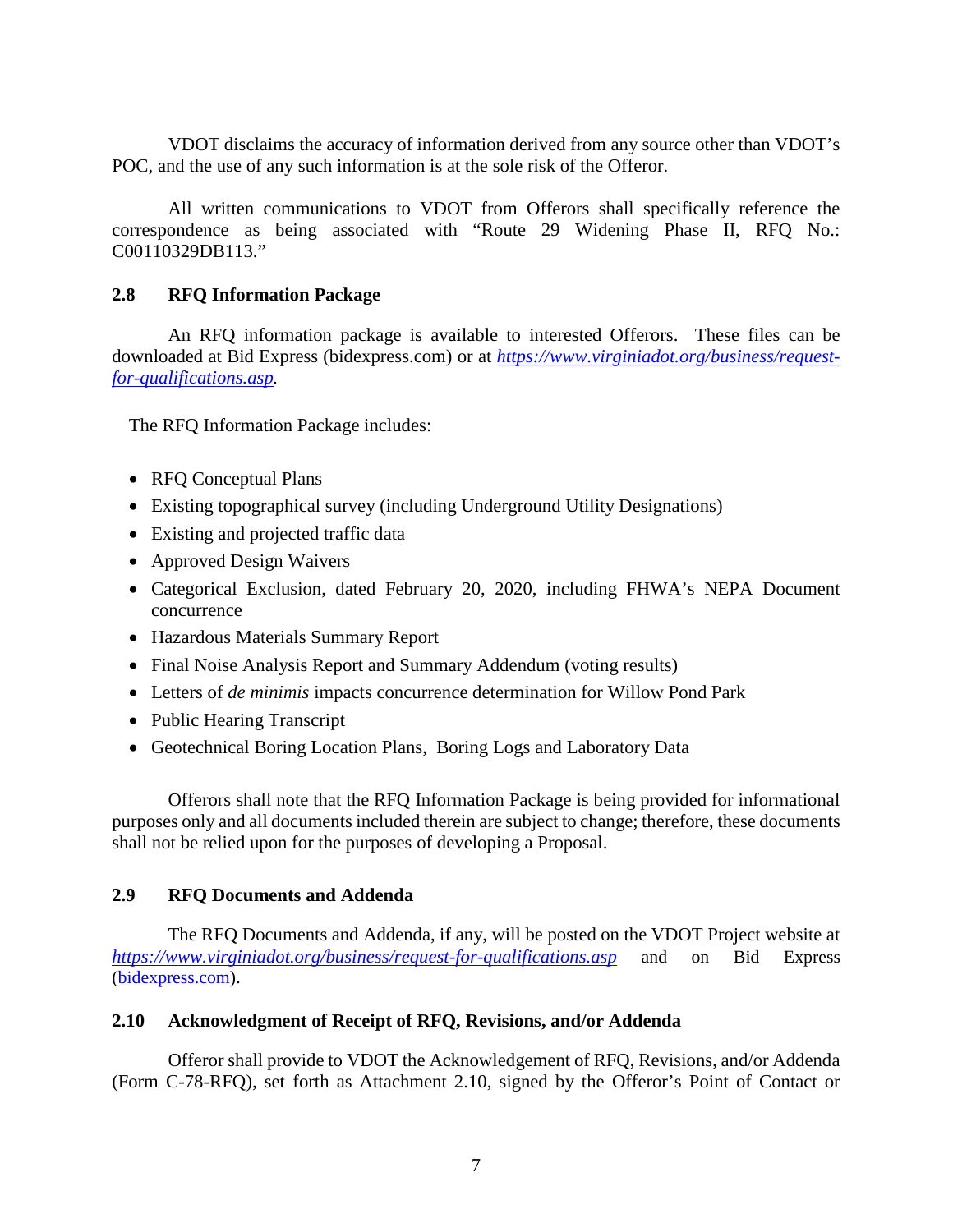Principal Officer with submission of the SOQ, which will serve as acknowledgement that the Offeror has received this RFQ.

# <span id="page-7-0"></span>**3.0 CONTENTS OF STATEMENTS OF QUALIFICATIONS**

This Section describes specific information that must be included in the Statements of Qualifications. The format for the presentation of such information is described in Section 5.2.

# <span id="page-7-1"></span>**3.1 General**

**3.1.1** The RFQ phase of the procurement process is intended to enable Offerors to demonstrate their qualifications to perform the Project, and to enable VDOT to evaluate those qualifications in arriving at a short-list. Offerors are advised that the SOQ should include specific information that will demonstrate the qualifications and experience required by this RFQ. Offerors should note that it is not the intent of VDOT to receive Project-specific design or engineering recommendations as part of this RFQ.

**3.1.2.** The SOQ will consist of all information required under this Section. Offerors shall complete the SOQ Checklist, Attachment 3.1.2, and include it in their SOQs. The purpose of the SOQ Checklist is to aid the Offeror in ensuring all submittal requirements have been included in the Offeror's SOQ and to provide a page reference indicating the location of each submittal requirement in the SOQ.

**3.1.3.** Offerors shall be aware that VDOT reserves the right to conduct an independent investigation of any information, including prior experience, identified in a Statement of Qualifications by contacting project references, accessing public information, contacting independent parties, or any other means. VDOT also reserves the right to request additional information from an Offeror during the evaluation of that Offeror's SOQ.

**3.1.4.** If the Offeror has concerns about information included in its Statement of Qualifications that may be deemed confidential [or Proprietary], the Offeror shall adhere to the requirements set forth by Section 11.4.2.

# <span id="page-7-2"></span>**3.2 Letter of Submittal**

**3.2.1** The Letter of Submittal shall be on the Offeror's letterhead and identify the full legal name and address of the Offeror. The Offeror is defined as the legal entity who will execute the Contract with VDOT. The Letter of Submittal shall be signed by an authorized representative of Offeror's organization.

**3.2.2** Identify the name, title, address, phone and fax numbers, and e-mail address of an individual who will serve as the Point of Contact for the Offeror.

**3.2.3** Identify the name, address and telephone number of the individual who will serve as the Principal Officer of the Offeror. (e.g., President, Treasurer, Chairperson of the Board of Directors, etc.).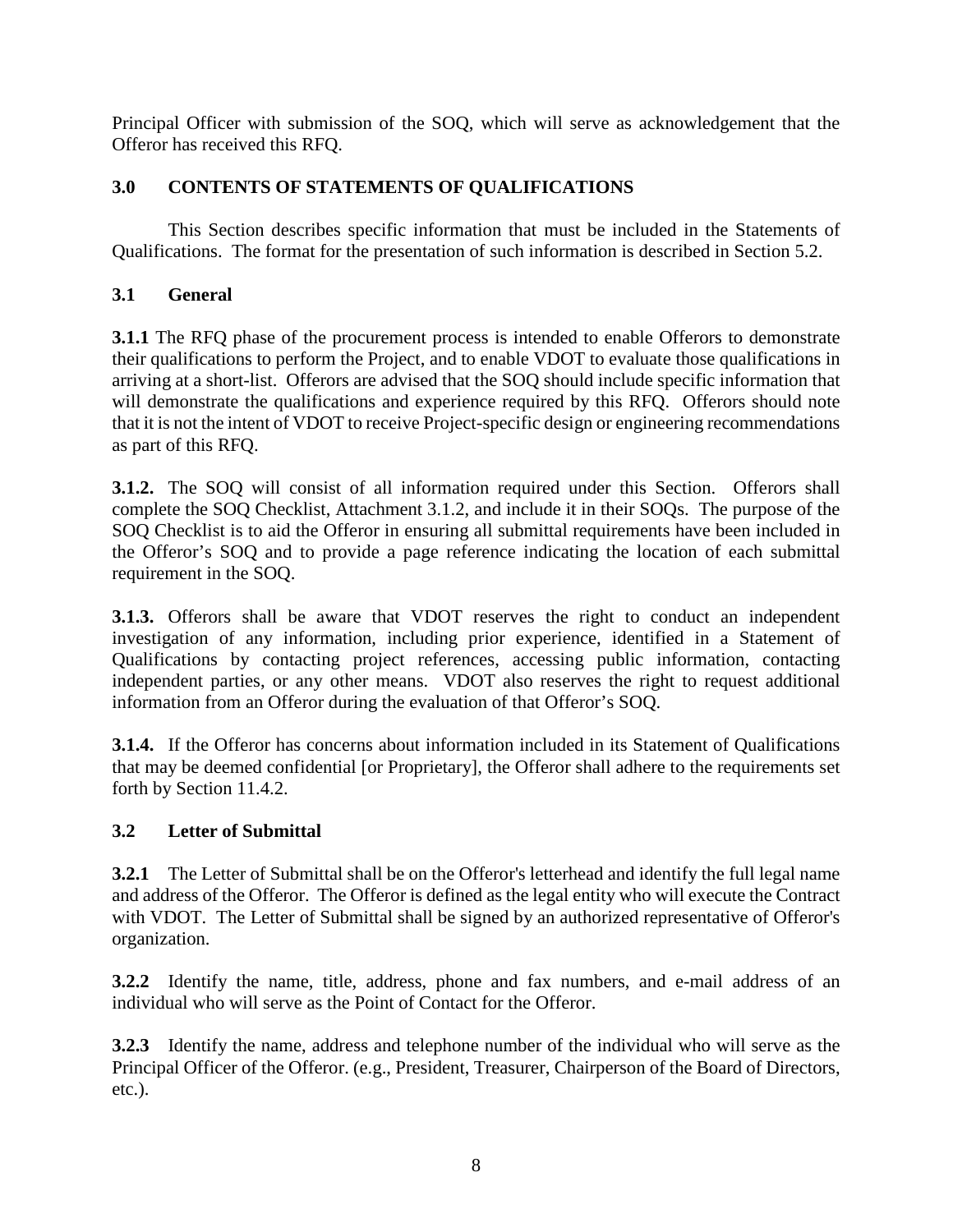**3.2.4** Identify whether the Offeror will be structured as a corporation, limited liability company, general partnership, joint venture, limited partnership or other form of organization. Identify the team members who will undertake financial responsibility for the Project and describe any liability limitations. If the Offeror is a limited liability company, partnership or joint venture, describe the bonding approach that will be used and the members of such organizations who will have joint and several liability for the performance of the work required for the Project. A single 100% performance bond and a single 100% payment bond shall be provided regardless of any co-surety relationship.

In order to prequalify as a Joint Venture a completed "Joint Venture Bidding Agreement" must be submitted to and approved by VDOT prior to Statement of Qualifications (SOQ) submittal due date and evidence of the approval shall be included in the appendix of the SOQ. It should be noted that a Joint Venture is not required to register with the Virginia State Corporation Commission (SCC). Each individual member of the Joint Venture must be registered with the SCC in accordance with § 2.2-4311.2 of the Code of Virginia. As a requirement of prequalification, Joint Venture entities need to be properly established with a federal tax ID number. Specific guidance relative to the prequalification process can be found at the following link: *<https://www.virginiadot.org/business/const/prequal.asp>*.

VDOT's Construction Division does not provide prequalification certificates for Joint Ventures; however, a prequalification number will be issued for the Joint Venture.

**3.2.5** Identify the full legal name of both the Lead Contractor and the Lead Designer for this Project. The Lead Contractor is defined as the Offeror that will serve as the prime/general contractor responsible for overall construction of the Project and will serve as the legal entity who will execute the Contract with VDOT. The Lead Designer is defined as the prime design consulting firm responsible for the overall design of this Project.

**3.2.6** Provide the full legal name and address of all affiliated and/or subsidiary companies of the Offeror on Attachment 3.2.6. Indicate which companies are affiliates and which companies are subsidiaries. An affiliate shall be considered as any business entity that is closely associated to another business entity so that one entity controls or has power to control the other entity either directly or indirectly; or, when a third party has the power to control or controls both; or where one business entity has been so closely allied with another business entity through an established course of dealings, including but not limited to the lending of financial wherewithal, engaging in joint ventures, etc. as to cause a public perception that the two firms are one entity. Firms that are owned by a holding company or a third party, but otherwise meet the above conditions and do not have interlocking directorships or joint officers serving, are not considered to be affiliates.

If the Offeror does not have any affiliated and/or subsidiary companies, other than the Offeror's legal business entity, indicate such on Attachment 3.2.6.

The Offeror shall not submit more than one Statement of Qualifications for this Project. If more than one Statement of Qualifications is submitted by an individual, partnership, Corporation, or any party of a Joint Venture, then all Statement of Qualifications submitted by that individual, partnership, Corporation or Joint Venture shall be disqualified. If more than one Statement of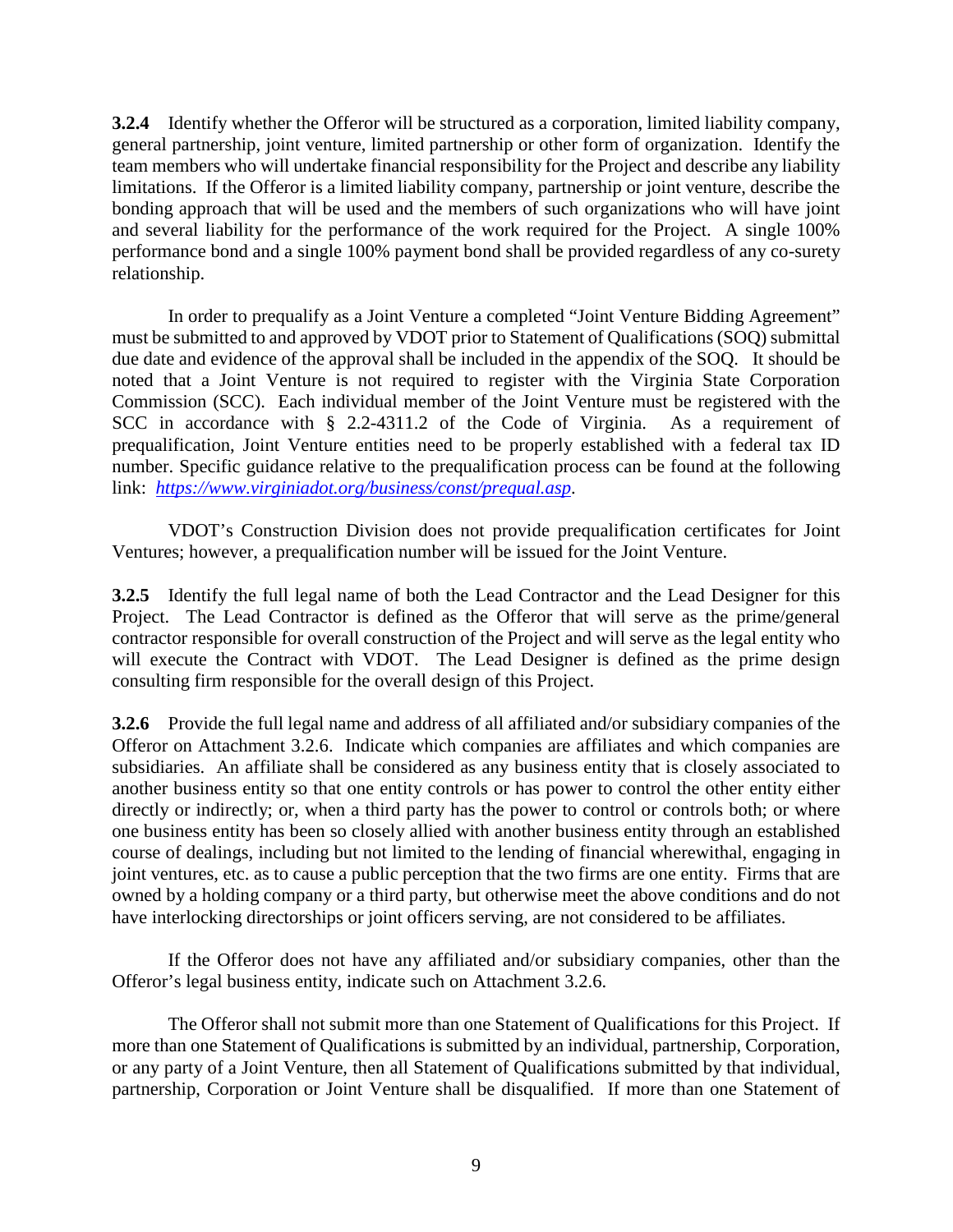Qualifications is submitted by an affiliate or subsidiary company of an individual, partnership, Corporation or any party of a Joint Venture, then all Statement of Qualifications submitted by that individual, partnership, Corporation or Joint Venture shall be disqualified.

**3.2.7** Execute and return the attached Certification Regarding Debarment Form(s) Primary Covered Transactions, set forth as Attachment 3.2.7(a) and Certification Regarding Debarment Form(s) Lower Tier Covered Transactions, set forth as Attachment 3.2.7(b) for the Offeror and any subconsultant, subcontractor, or any other person or entity on the Offeror's organizational chart included in the Statement of Qualification.

If the Offeror and any subconsultant, subcontractor, or any other person or entity are unable to execute the certification, then prospective participant shall attach an explanation to its Certification Regarding Debarment Form. Failure to execute the certification will not necessarily result in denial of award, but will be considered in determining the Offeror's responsibility. Providing false information may result in federal criminal prosecution or administrative sanctions.

**3.2.8** State the Offeror's VDOT prequalification number and current VDOT prequalification status (active, inactive, etc.) in the Letter of Submittal. Provide a copy of the current listing of the Firm's prequalification posted on VDOT's website indicating Offeror is currently prequalified in the appendix of the SOQ. The Offeror must be in good standing and prequalified to bid on the Project as outlined in VDOT's Rules Governing Prequalification Privileges at the time of SOQ submittal. In order to prequalify as a Joint Venture, a completed "Joint Venture Bidding Agreement" must be submitted to and approved by VDOT and evidence of the approval shall be included in the appendix of the SOQ.

**3.2.9** Include a letter from a surety or insurance company (with a Best's Financial Strength Rating of A minus and Financial Size Category VIII or better by A.M. Best Co.) in the appendix of the SOQ stating that the Offeror is capable of obtaining a performance and payment bond based on the current estimated contract value referenced in Section 2.1, which bonds will cover the Project and any warranty periods (per VDOTs Design-Build Standard Template Documents Parts 3, 4 & 5 (*<https://www.virginiadot.org/business/design-build.asp>*)). The letter of surety shall clearly state the rating categorization noted above and reference the estimated contract value as identified in Section 2.1, in a manner similar to the notation provided below:

"*As surety for [the above named Contractor], [XYZ Company] with A.M. Best Financial Strength Rating [rating] and Financial Size Category [Size Category] is capable of obtaining 100% Performance Bond and 100% Labor and Materials Payment Bond in the amount of the anticipated cost of construction, and said bonds will cover the Project and any warranty periods as provided for in the Contract Documents on behalf of the Contractor, in the event that such firm be the successful bidder and enter into a contract for this Project*."

The Surety letter for a Joint Venture Offeror shall be in the name of the Joint Venture entity.

**3.2.10** All business entities on the Offeror's proposed team must comply with the law with regard to their organizational structure, any required registration with governmental agencies and/or entities, and any required governmental licensure, whether business, commercial, individual, or professional in nature, and nothing herein is intended to contradict, nor to supersede, State and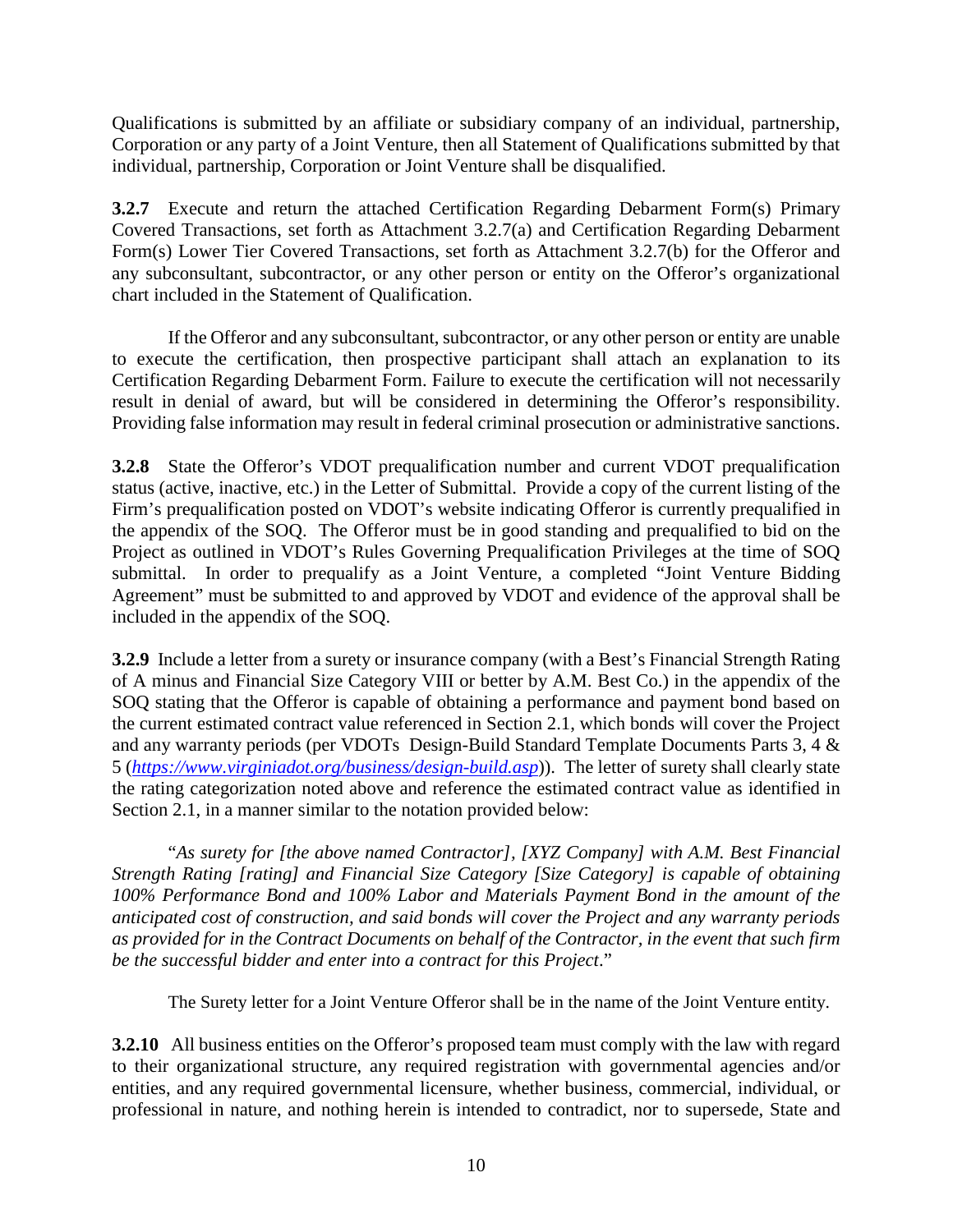Federal laws and regulations regarding the same. All business entities on the Offeror's proposed team shall be eligible at the time of their SOQ submittal, under the law and relevant regulations, to offer and to provide any services proposed or related to the Project. All business entities on the Offeror's proposed team shall satisfy all commercial and professional registration requirements, including, but not limited to those requirements of the Virginia State Corporation Commission (SCC) and the Virginia Department of Professional and Occupational Regulations (DPOR). Full size copies of DPOR licenses and SCC registrations, or evidence indicating the same, should be included in the appendix of the SOQ. Additionally, the following information should be provided on Attachment 3.2.10:

- .1 The SCC registration information for each business entity on the Offeror's proposed team. Provide the name, registration number, type of corporation and status.
- .2 For this Project, the DPOR registration information for each office practicing or offering to practice any professional services in Virginia. Provide the business name, address, registration type, registration number and expiration date.
- .3 For this Project, the DPOR license for each Key Personnel practicing or offering to practice professional services in Virginia. Provide the name, the address, type, the registration number, expiration date and the office location where each Key Personnel member is offering to practice professional services in Virginia.
- .4 For this Project, the DPOR license for those services not regulated by the Board for Architects, Professional Engineers, Land Surveyors, Certified Interior Designers, and Landscape Architects (e.g. real estate appraisal). Provide the name, address, type, the registration number, and the expiration date of the individual offering services in Virginia.

Failure to comply with the law with regard to those legal requirements in Virginia (whether federal or state) regarding your organizational structure, any required registration with governmental agencies and/or entities, and any required governmental licensure, whether business, individual, or professional in nature may render an Offeror's SOQ, in the sole and reasonable discretion of the Department, non-responsive and in that event the Offeror's SOQ may be returned without any consideration or evaluation.

**3.2.11** Provide a written statement within the Letter of Submittal that Offeror is committed to achieving a nine percent (9%) DBE participation goal for the entire value of the contract.

#### <span id="page-10-0"></span>**3.3 Offeror's Team Structure**

The Offeror should provide sufficient information to enable VDOT to understand and evaluate the Offeror's Team. The Offeror should respond to the following:

**3.3.1** Provide the identity of and information about the Key Personnel listed below. Job duties and responsibilities of Key Personnel shall not be delegated to others for the duration of the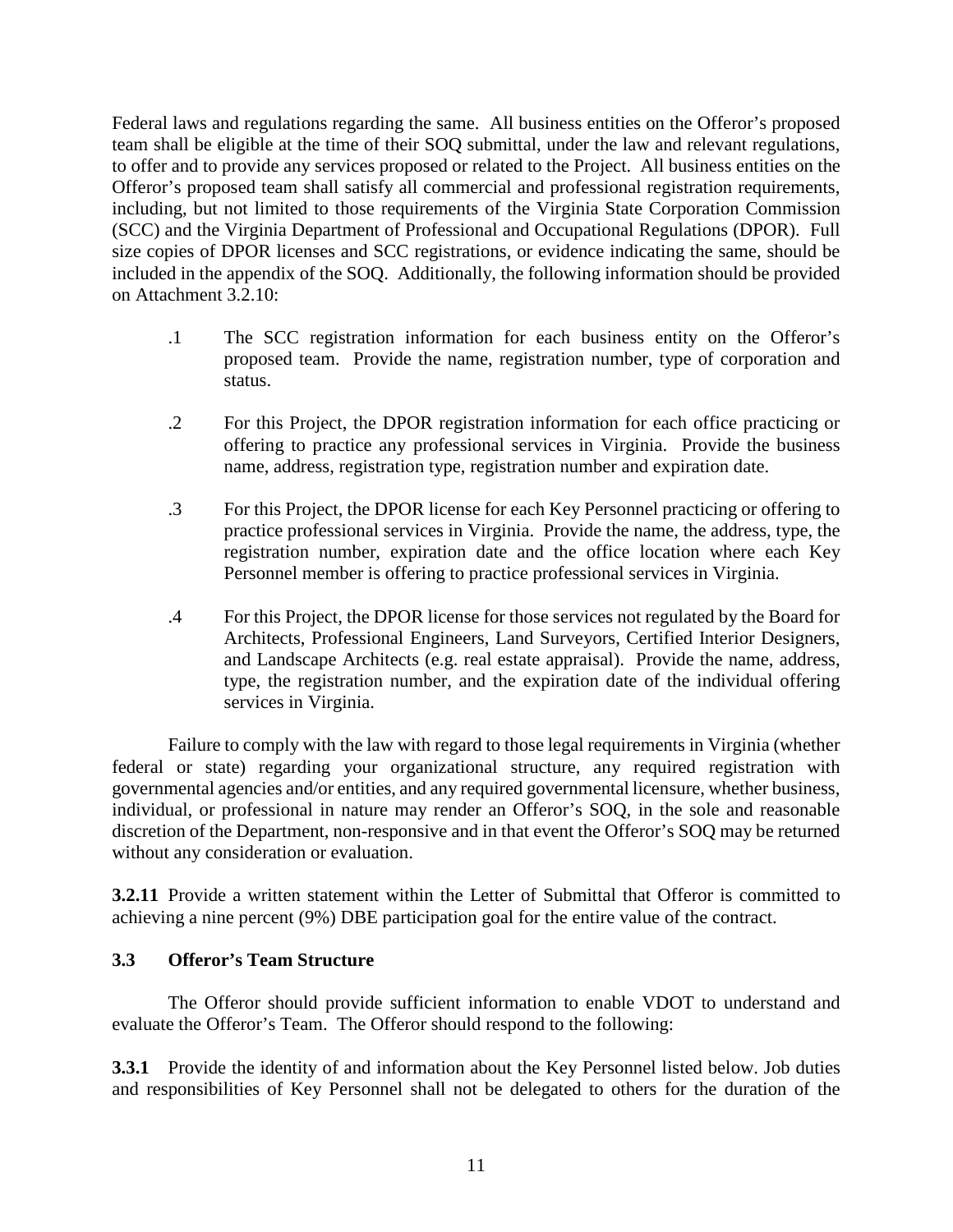Design-Build Contract. This information is to be provided on the Key Personnel Resume Form attached hereto as Attachment 3.3.1. Resumes for individuals who are not identified as Key Personnel should not be included in the SOQ. At the time of SOQ submittal, the Key Personnel shall be an employee of the respective firm shown on the Organizational Chart and dedicated to the Project.

- .1 **Design-Build Project Manager (DBPM)** This individual shall be responsible for the overall Project design and construction and shall have the necessary expertise and experience required to supervise and exercise a degree of control of the Work. Work is comprised of all Design-Builder's design, construction, quality management, contract administration and other services required by the Contract Documents, including procuring and furnishing all materials, equipment, services and labor reasonably inferable from the Contract Documents in a timely manner. The individual should be capable of answering questions/inquiries relevant to the project. The DBPM shall be responsible for meeting the Design-Builder's obligations under the Contract and avoiding and resolving disputes under Section 10.2.2 of RFP Part 4 - General Conditions of Contract. This individual shall also coordinate any required public outreach and public meetings.
- .2 **Quality Assurance Manager (QAM)** This individual shall be from an independent firm that has no contractual relationship and no involvement in construction operations (to include QC inspection and testing) for the Project. The QAM shall be responsible for the development and adherence to the Design-Build QA/QC plan. The QAM shall be responsible for the quality assurance (QA) of the work performed and of the inspection and testing of all materials used on the Project, to include monitoring of the contractor's quality control (QC) program. The QAM shall ensure adherence to environmental permits and commitments and that all work and materials, testing and sampling, and work zones are in conformance with the Contract and the "approved for construction" (AFC) plans and specifications. The QAM shall also be responsible for certification of project compliance to the Contract Requirements and certification for monthly Application of Payment. This individual shall be a registered, licensed, Professional Engineer in the Commonwealth of Virginia.
- .3 **Design Manager (DM)** This individual shall be responsible for coordinating the individual design disciplines and ensuring the overall Project design is in conformance with the Contract Documents. The DM shall be responsible for establishing and overseeing a QA/QC program for all pertinent disciplines involved in the design of the Project, including, review of design, working plans, shop drawings, specifications, and constructability for the Project. This individual shall be a registered, licensed, Professional Engineer in the Commonwealth of Virginia.
- .4 **Construction Manager (CM)** This individual, **who will be required to be on the Project site full-time for the duration of construction operations**, shall be responsible for managing the construction process, to include all Quality Control (QC) activities to ensure the materials used and work performed meet contract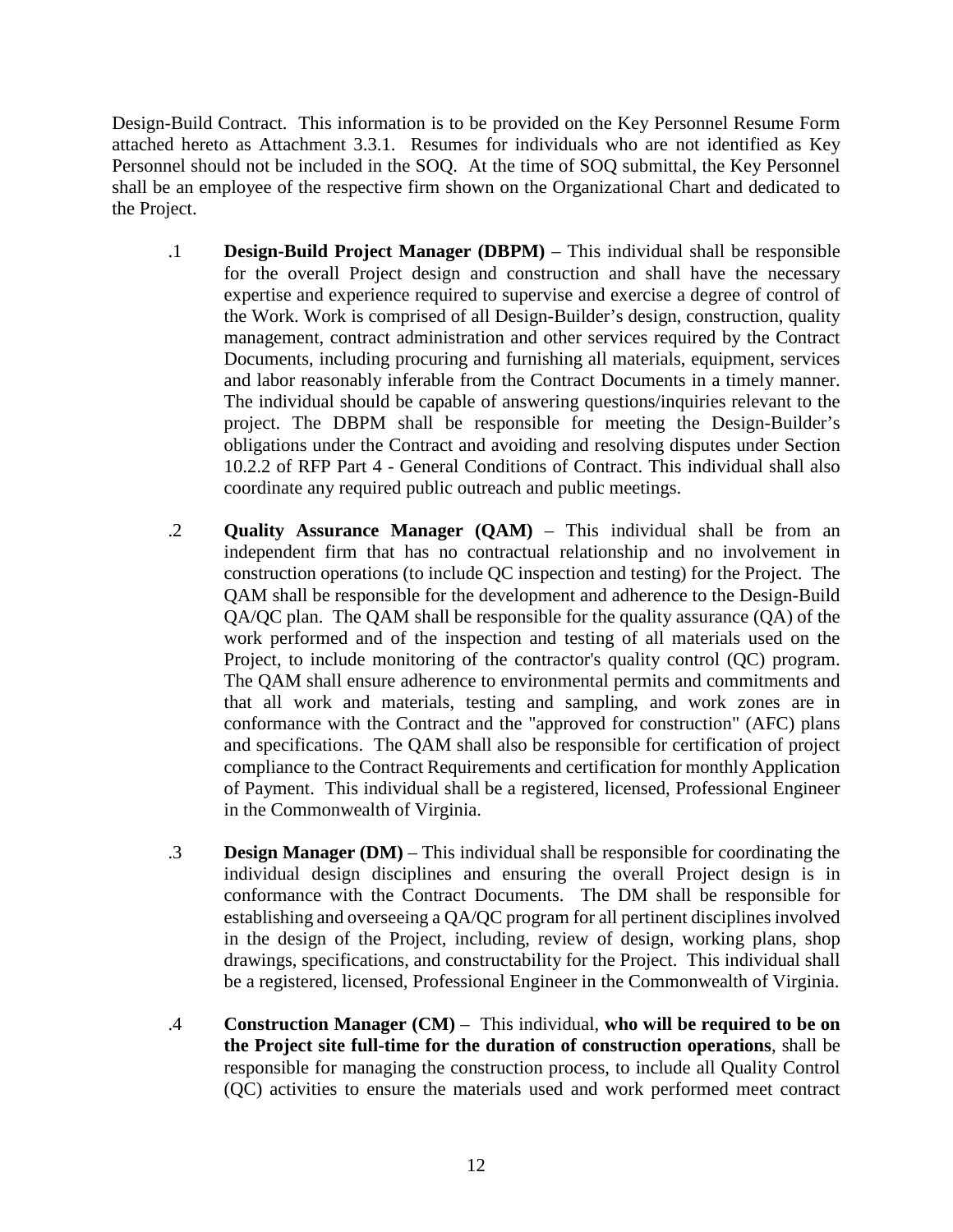requirements and the "approved for construction" (AFC) plans and specifications. The CM shall hold a Virginia Department of Environmental Quality (DEQ) Responsible Land Disturber (RLD) Certification and a VDOT Erosion and Sediment Control Contractor Certification (ESCCC) or a statement shall be included indicating this individual will hold these certifications prior to the commencement of construction. Provide a current list of assignments and the anticipated duration of each assignment for all projects in which the CM is currently obligated.

**Evaluation Criteria 3.3.1**: Extent to which the qualifications and experience of each of the Key Personnel demonstrates their role, responsibility, and specific job duties as it relates to the needs of this Project as specified in Section (g) of Attachment 3.3.1. The resume should provide confidence to VDOT that the Project and risks will be effectively managed through personal competence, accountability, and availability to successfully deliver the Project. VDOT reserves the right to consider, as part of the evaluation of the Key Personnel, their availability and/or performance on past VDOT projects through review of VDOT records such as change requests and reference checks with VDOT Project Managers.

**3.3.2** Furnish an organizational chart showing the "chain of command" of all companies, including individuals responsible for pertinent disciplines, proposed on the Offeror's team. Identify major functions to be performed and their reporting relationships in managing, designing and constructing the Project and as required in Section 3.3.1. The team proposed by Offeror including the Lead Contractor, the Lead Designer, Key Personnel, subcontractor and/or subconsultant and other individuals identified on the organizational chart shall remain on the Offeror's team for the duration of the procurement process and, if the Offeror is awarded the Design-Build Contract, the duration of the Design-Build Contract as required in Section 11.1.

The organizational chart should show a clear separation and independence between the Quality Control (QC) and Quality Assurance (QA) programs for construction activities. This includes separation between QA and QC inspection and field/laboratory testing in accordance with the [Minimum Requirements for Quality Assurance and Quality Control on Design Build and P3](http://www.vdot.virginia.gov/business/resources/PPTA/Minimum_Requirements_for_QA-QC_-_January_2012.pdf)  [Projects, July](http://www.vdot.virginia.gov/business/resources/PPTA/Minimum_Requirements_for_QA-QC_-_January_2012.pdf) 2018. Additionally, furnish a narrative describing the functional relationships and communication among participants, including design and construction team interaction throughout the Project.

**Evaluation Criteria 3.3.2**: Extent to which the organizational chart and narrative includes pertinent disciplines required for the Project and demonstrates a well-integrated organization throughout the design and construction of the Project. Furthermore, the reporting relationships are presented clearly with logical and appropriate reporting lines incorporating all aspects of management, design, and construction for the Project, including VDOT and third parties, supporting effective communication and providing confidence to VDOT that the Project will be delivered in accordance with the contract requirements. A clear separation is shown between QA and QC programs for construction activities. VDOT reserves the right to consider as part of the evaluation of the Offeror's organizational structure, the Offeror's ability to keep their team intact to include Key Personnel for the duration of the procurement and throughout construction based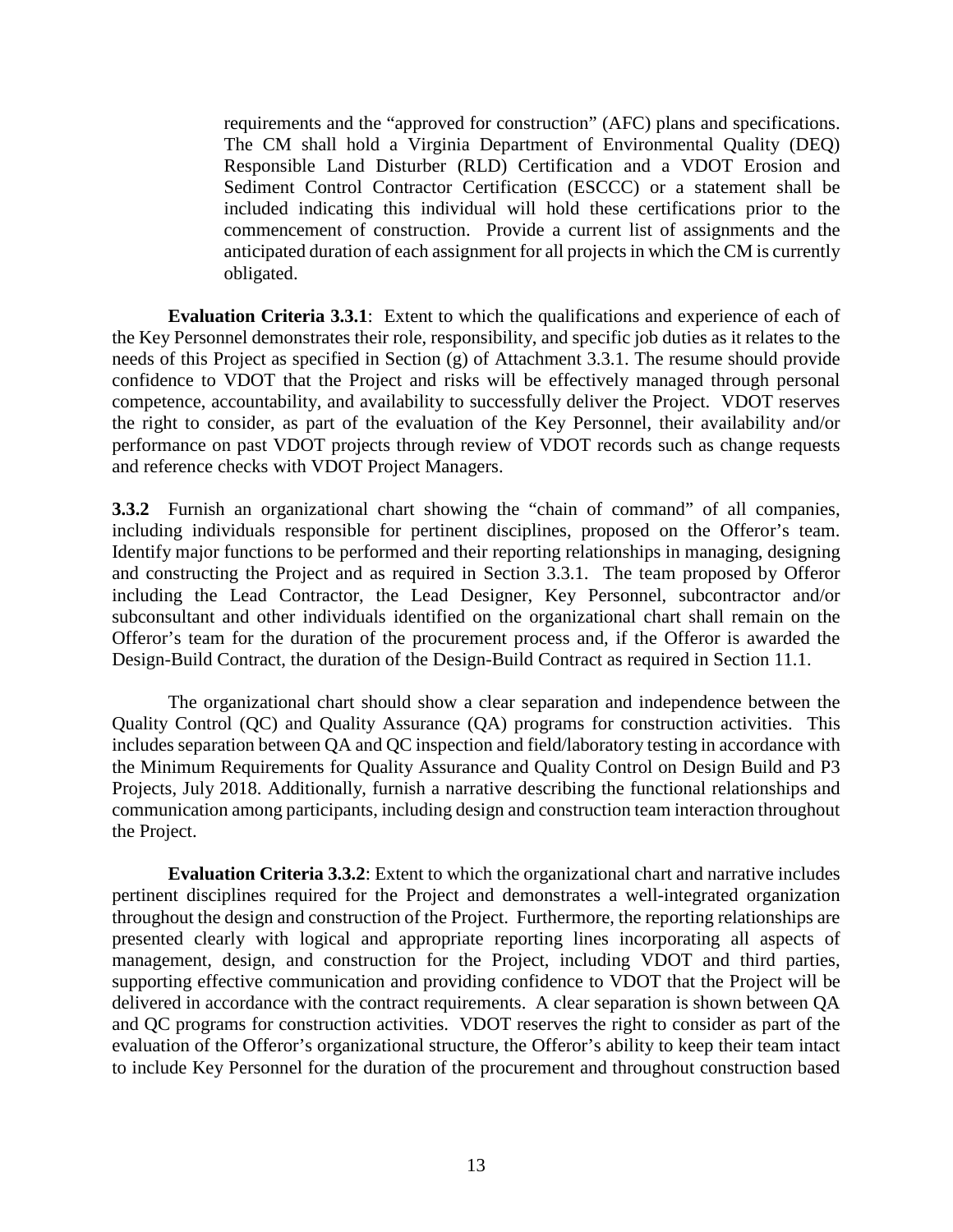on VDOT's knowledge of personnel changes made by the Offeror on previous VDOT Design-Build Contracts.

#### <span id="page-13-0"></span>**3.4 Experience of Offeror's Team**

Provide sufficient information to enable VDOT to understand and evaluate the experience of the Offeror's team on projects of similar scope and complexity. The Department intends to select an Offeror that best demonstrates previous experience in the following parameters:

- Delivering projects in developed urban and heavily residential corridors, with considerable emphasis on safety and environmental compliance
- Limiting impacts to the traveling public and affected communities and businesses, including commitments to effective strategies to minimize congestion during construction
- Providing high level of customer service through timely resolution of citizen issues and concerns
- Finishing contracts on time or earlier than the original contract fixed completion date, and
- Meeting or exceeding required Disadvantage Business Enterprise Program commitments.

**3.4.1** Identify on the Lead Contractor Work History Form (Attachment 3.4.1(a)) three (3) relevant projects by the Lead Contractor for this Project as identified Section 3.2.5, focusing on what the Offeror considers most relevant in demonstrating the Lead Contractor's qualifications to serve as the Lead Contractor for this Project. If work identified on the Lead Contractor Work History Form was performed by an affiliated or subsidiary company of the Lead Contractor, explain the justification for utilizing an affiliated or subsidiary company to satisfy the relevant project experience on this Project and the control the Lead Contractor will exercise over the affiliated or subsidiary company on this Project. Additionally, identify the full legal name of the affiliated or subsidiary company, describe their role on this Project, indicate their responsibilities on the organizational chart and discuss how the Lead Contractor will be responsible for the work performed by the affiliated or subsidiary company on this Project. For all projects on the Lead Contractor Work History Form, identify the prime design consultant responsible for the overall project design of the projects listed on the Lead Contractor Work History Form.

Identify on the Lead Designer Work History Form (Attachment 3.4.1(b)) three (3) relevant projects by the Lead Designer for this Project as identified in Section 3.2.5, focusing on what the Offeror considers most relevant in demonstrating the Lead Designer's qualifications to serve as the Lead Designer for this Project. For all projects on the Lead Designer Work History Form, identify the prime/general contractor responsible for overall construction of the projects listed on the Lead Designer Work History Form.

A narrative description should be included on the Work History Form for each project. Each Work History Form shall include only one singular project. Projects/contracts with multiple phases, segments, elements (projects), and/or contracts shall not be considered a single project. If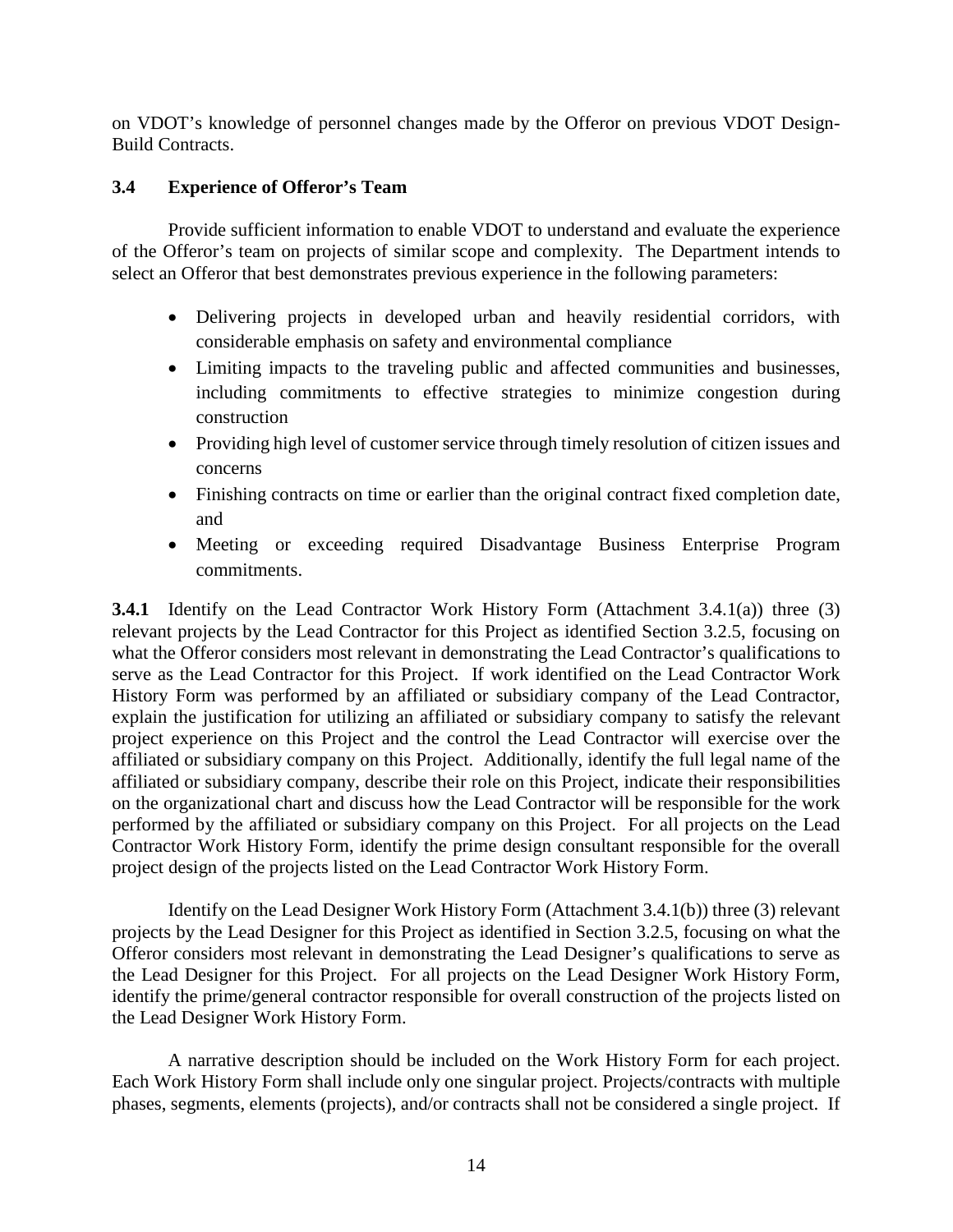the Offeror chooses to submit work performed as a Joint Venture or Partnership, identify how the Joint Venture or Partnership was structured and provide a description of the portion of the work performed only by the Offeror's firm. Any deviations from the requirements noted herein may render a SOQ non-responsive.

**Evaluation Criteria 3.4.1**: Extent to which the experience provided on the Lead Contractor and Lead Designer Work History Forms demonstrates the successful delivery of relevant projects with similar scope and complexity to include the items listed in Section 3.4 above.

# <span id="page-14-0"></span>**3.5 Project Risks**

Provide sufficient information to enable VDOT to understand and evaluate the Offeror's understanding of the Project's risks.

**3.5.1** Identify and discuss three unique risks for this Project, focusing on what the Offeror's team considers the most relevant and critical to the success of this Project. Provide a narrative for each risk that describes why the risk is critical, indicates the impact the risk will have on the Project and discusses the mitigation strategies the Offeror's team may implement to address the risk. Describe the role that the Offeror expects VDOT or other agencies may have in addressing these Project risks. Each risk identified should be a unique, singular risk and should not include multiple subsets under a risk category. If subsets of a critical risk are provided, only the first risk subset will be evaluated.

**Evaluation Criteria 3.5.1:** Extent to which Offeror and team members have identified critical Project risks, explained the impact of each risk, and developed an appropriate mitigation strategy that will ensure the successful delivery of the Project and will minimize the likelihood of additional efforts needed by VDOT or other agencies.

# <span id="page-14-1"></span>**4.0 EVALUATION OF THE STATEMENTS OF QUALIFICATIONS**

**4.0.1** VDOT's Evaluation Team will rate and score (in their sole discretion) the Offeror's Statements of Qualifications based upon the evaluation criteria found in this RFQ and in accordance with the Design-Build Evaluation Guidelines, revised September 2019. Failure to meet all RFQ requirements may render a Statement of Qualification non-responsive, while the extent to which an Offeror meets or exceeds evaluation criteria will be rated by the VDOT Evaluation Team and will be reflective of the VDOT Evaluation Team's scoring (in their sole discretion) of the Statements of Qualifications submitted by Offerors.

**4.0.2** In its sole discretion, VDOT may hold interviews, ask written questions of the Offerors, seek written clarifications, conduct discussions on the SOQs and solicit updated SOQs during the evaluation and short-listing process.

# <span id="page-14-2"></span>**4.1 Statement of Qualifications Evaluation Factors**

**4.1.1** The Statements of Qualifications will be evaluated based upon the following: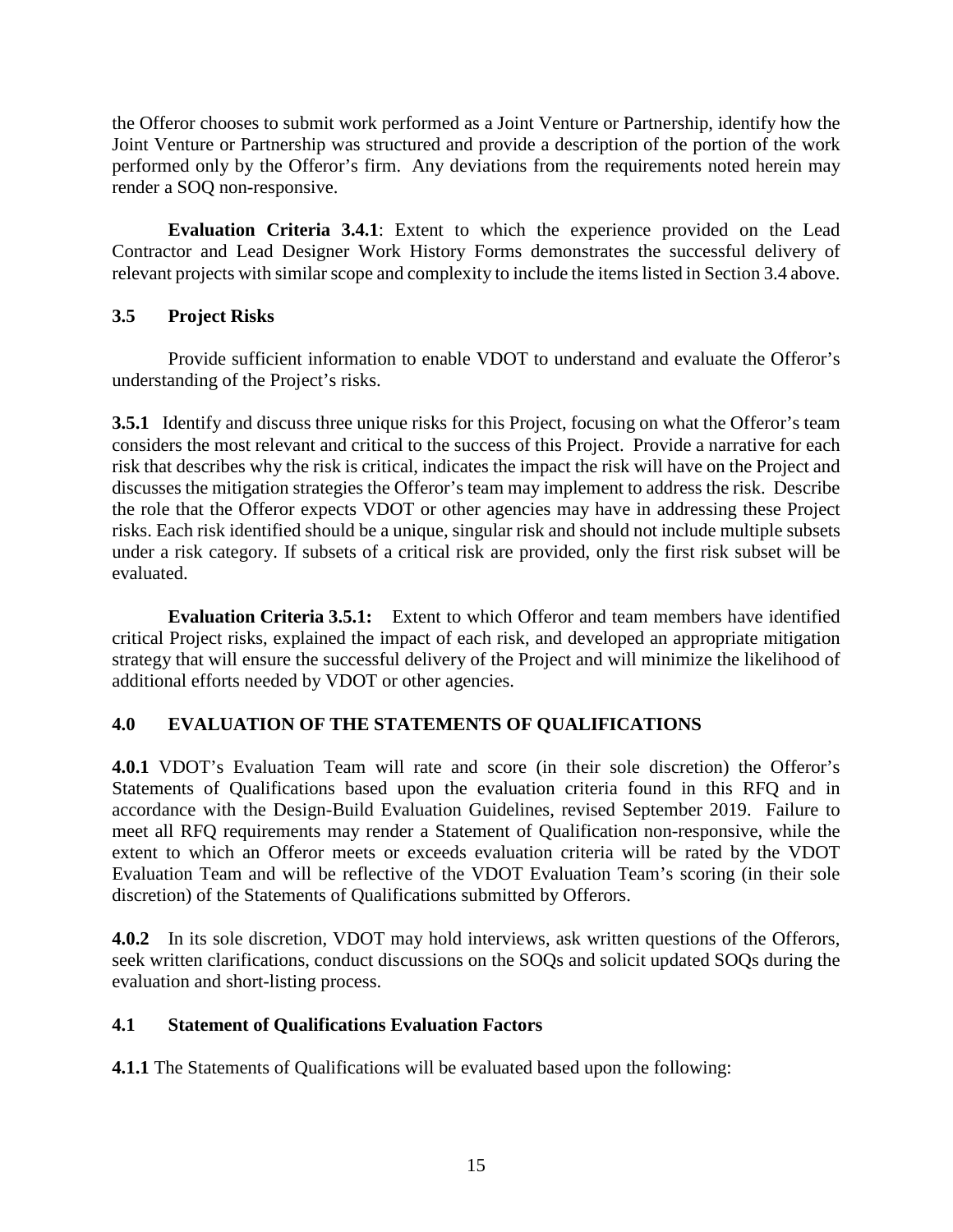| <b>Section</b>                   | Weight |  |
|----------------------------------|--------|--|
| 3.3 Offeror's Team Structure     |        |  |
|                                  | 30%    |  |
| 3.4 Experience of Offeror's Team | 40%    |  |
| 3.5 Project Risks                | 30%    |  |
|                                  |        |  |
| <b>TOTAL</b>                     | 100%   |  |

**4.1.2** Each evaluation criterion has been assigned a maximum number of points or rating weight that demonstrates its relative importance. The total score will be determined as follows:

(a) For each sub factor the Evaluation Team will assign a numerical score based on a 1-10 scale in accordance with the Design-Build Evaluation Guidelines, revised September 2019.

(b) The score for each Section will be multiplied by the associated Weight percentage and rounded to the nearest one hundredth of a point.

(c) The scores for each Section in (b) above will be added together. This score will be the total score of the Statement of Qualifications.

A sample SOQ Score Sheet has been provided for reference in Attachment 4.1.2.

#### <span id="page-15-0"></span>**5.0 STATEMENT OF QUALIFICATIONS SUBMITTAL REQUIREMENTS**

This Section describes the requirements that all Offerors must satisfy in submitting Statements of Qualifications. Failure of any Offeror to submit its SOQ in accordance with this RFQ may result in rejection of its Statements of Qualifications.

#### <span id="page-15-1"></span>**5.1 Due Date, Time and Location**

All submissions must be made through Bid Express (bidexpress.com) by the due date and time set forth in Section 2.5 by the Offeror.

Neither fax nor email submissions will be accepted. Offerors are responsible for submitting by the deadline above. Bid Express will not allow late submission of Statements of Qualifications after the deadline identified in Part 1, Section 2.5. If the Statement of Qualifications is not submitted on or before the above specified date and time, then the Offeror shall be deemed non-responsive and will be disqualified from participating in the procurement for this Project.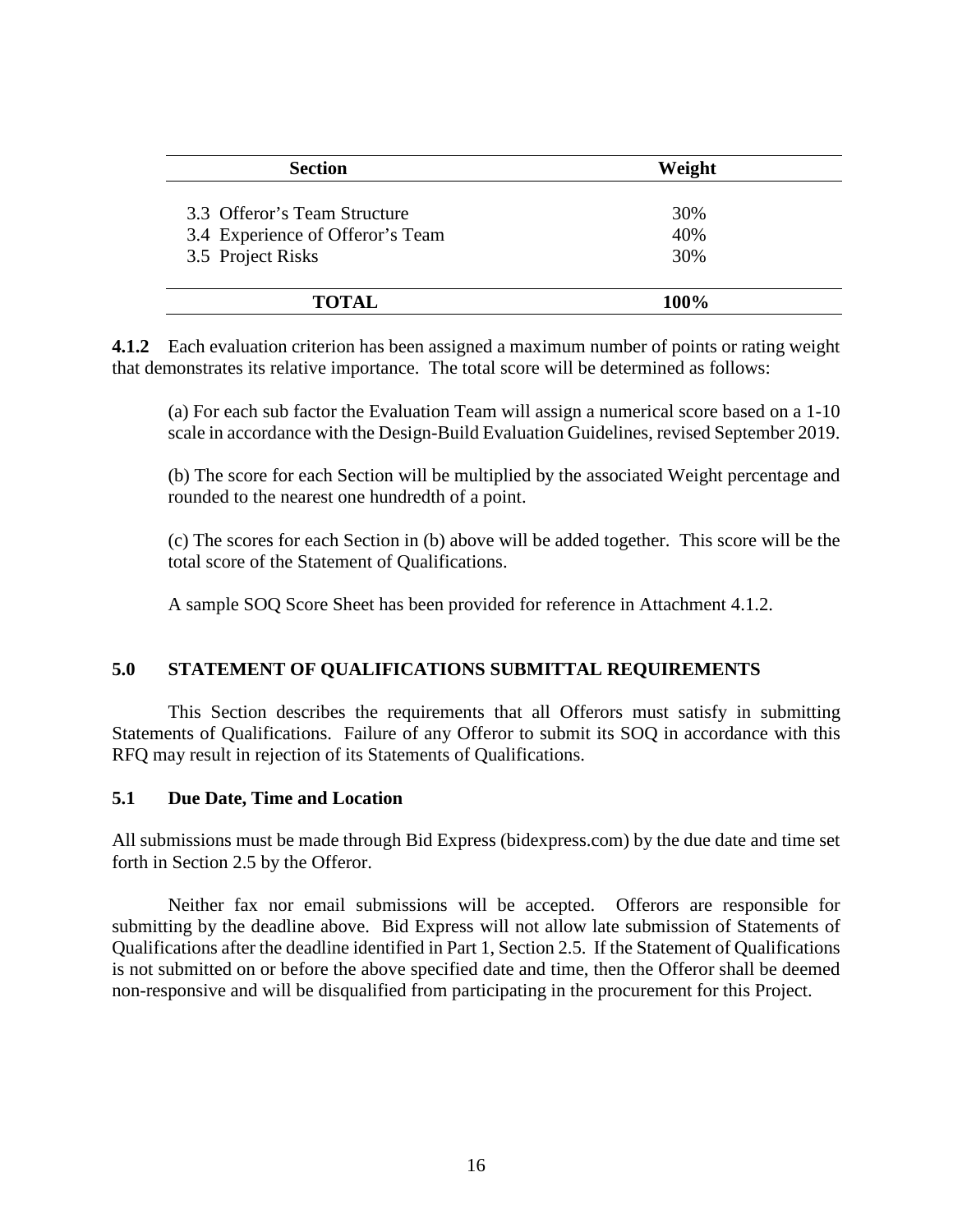#### <span id="page-16-0"></span>**5.2 Format**

#### **The Statement of Qualifications format is prescribed below. If VDOT determines that an SOQ does not comply with or satisfy the format of this Section VDOT may find such Statements of Qualifications to be non-responsive.**

**5.2.1** The Statements of Qualifications shall be submitted electronically via Bid Express (bidexpress.com) by the Offeror (Offeror as defined in Section 3.2.1) on or before the due date and time set forth in Section 2.5. Offerors must register with Bid Express in order to submit the Statement of Qualification. Instructions regarding registering, set up and frequently asked questions relative to Bid Express can be found at *[https://www.virginiadot.org/business/request-for](https://www.virginiadot.org/business/request-for-qualifications.asp)[qualifications.asp.](https://www.virginiadot.org/business/request-for-qualifications.asp)*

**5.2.2** The Statement of Qualifications shall be:

- .1 Prepared on 8.5" x 11" page size (The Work History Forms shall be prepared on  $11$ " x  $17$ " format)
- .2 Separated by numbered tabs with sections corresponding to the order set forth in Section 3.0.

All fonts, except for the front cover of the Statement of Qualifications, should be Times New Roman, 12-point (Times New Roman 10 point font may be used for filling out information on the Key Personnel Resume Form and the Work History Forms).

The format and appearance, including existing text, of the Key Personnel Resume Form and the Work History Forms should not be modified. The Key Personnel Resume Forms shall not exceed two (2) pages for each Key Personnel. The Work History Forms shall not exceed one (1) page per project for each the Lead Contractor and the Lead Designer.

**5.2.3** Each Offeror shall upload one (1) Statement of Qualifications, with full supporting documentation in a single cohesive Adobe PDF file. The PDF file should be no more than 20 megabytes (MB) in size.

The Statement of Qualifications shall include:

- The Letter of Submittal *The letter should be addressed to:*  Commonwealth of Virginia Department of Transportation (VDOT) 1401 E. Broad Street Richmond, Virginia 23219 Attention: Sudha Mudgade, P.E., PMP, DBIA (APD Division)
- Evaluation Criteria
	- o Offeror's Team Structure
	- o Experience of the Offeror's Team
	- o Project Risks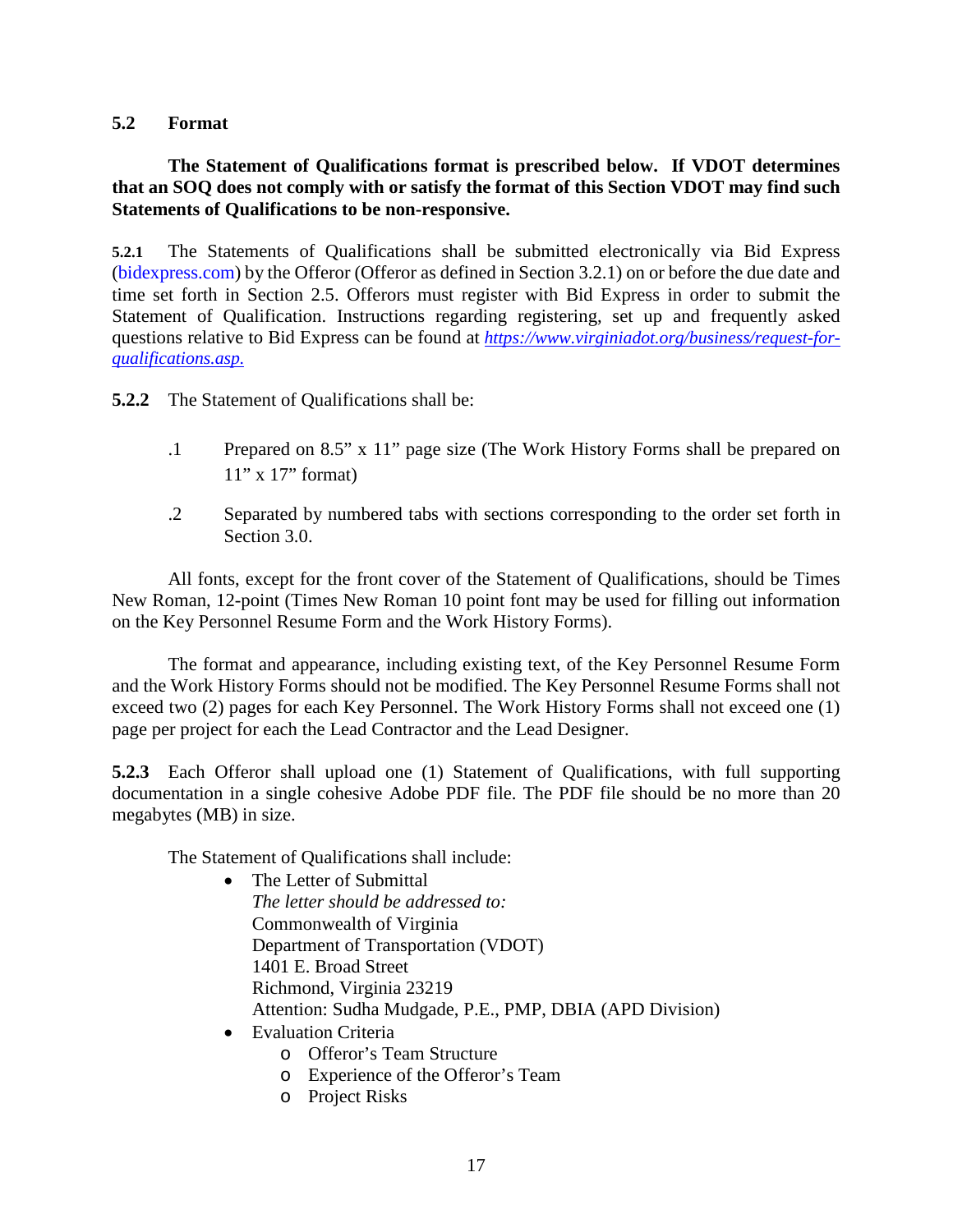- The SOQ Checklist
- Form C-78-RFQ
- List of Affiliated and Subsidiary Companies
- Debarment Forms
- Copy of current listing of the Firm's prequalification posted on VDOT's website indicating Offeror is currently prequalified
- Surety Letter
- SCC and DPOR Information Tables
- Full size SCC and DPOR supporting registration/license documentation
- Key Personnel Resume Forms
- Work History Forms

The Statement of Qualifications shall be no more than fifteen (15) pages total. Page number references should be included in the lower right hand corner on each page of the Statement of Qualifications. **VDOT will remove and discard all pages in excess of the stipulated page limit.** Animated videos/ motion pictures are prohibited. The SOQ Checklist, Form C-78-RFQ, List of Affiliated and Subsidiary Companies, Debarment Forms, copy of current listing of the Firm's prequalification posted on VDOT's website indicating Offeror is currently prequalified, Surety Letter, SCC and DPOR Information Tables, full size SCC and DPOR supporting registration/ license documentation, Key Personnel Resume Forms, and Work History Forms shall be included in appendices and these documents shall not be counted against the above-referenced page limit. The numbered tabs separating each section shall not count against the above referenced page limit, provided that no project specific information is included on them.

# <span id="page-17-0"></span>**6.0 QUESTIONS AND CLARIFICATIONS**

**6.1** All questions and requests for clarification regarding this RFQ shall be submitted to VDOT's POC in electronic format (submission by email is acceptable). No requests for additional information, clarification or any other communication should be directed to any other individual. **NO ORAL REQUESTS FOR INFORMATION WILL BE ACCEPTED.**

**6.2** All questions or requests for clarification must be submitted by the due date and time set forth in Section 2.5. Questions or clarifications requested after such date and time will not be answered, unless VDOT elects, in its sole discretion, to do so.

**6.3** VDOT's responses to questions or requests for clarification shall be in writing, and may be accomplished by an Addendum to this RFQ. VDOT will not be bound by any oral communications, or written interpretations or clarifications that are not issued in writing or set forth in an Addendum.

**6.4** VDOT, in its sole discretion, shall have the right to seek clarifications from any Offeror to fully understand information contained in the Statement of Qualifications and to help rate and score the Offerors.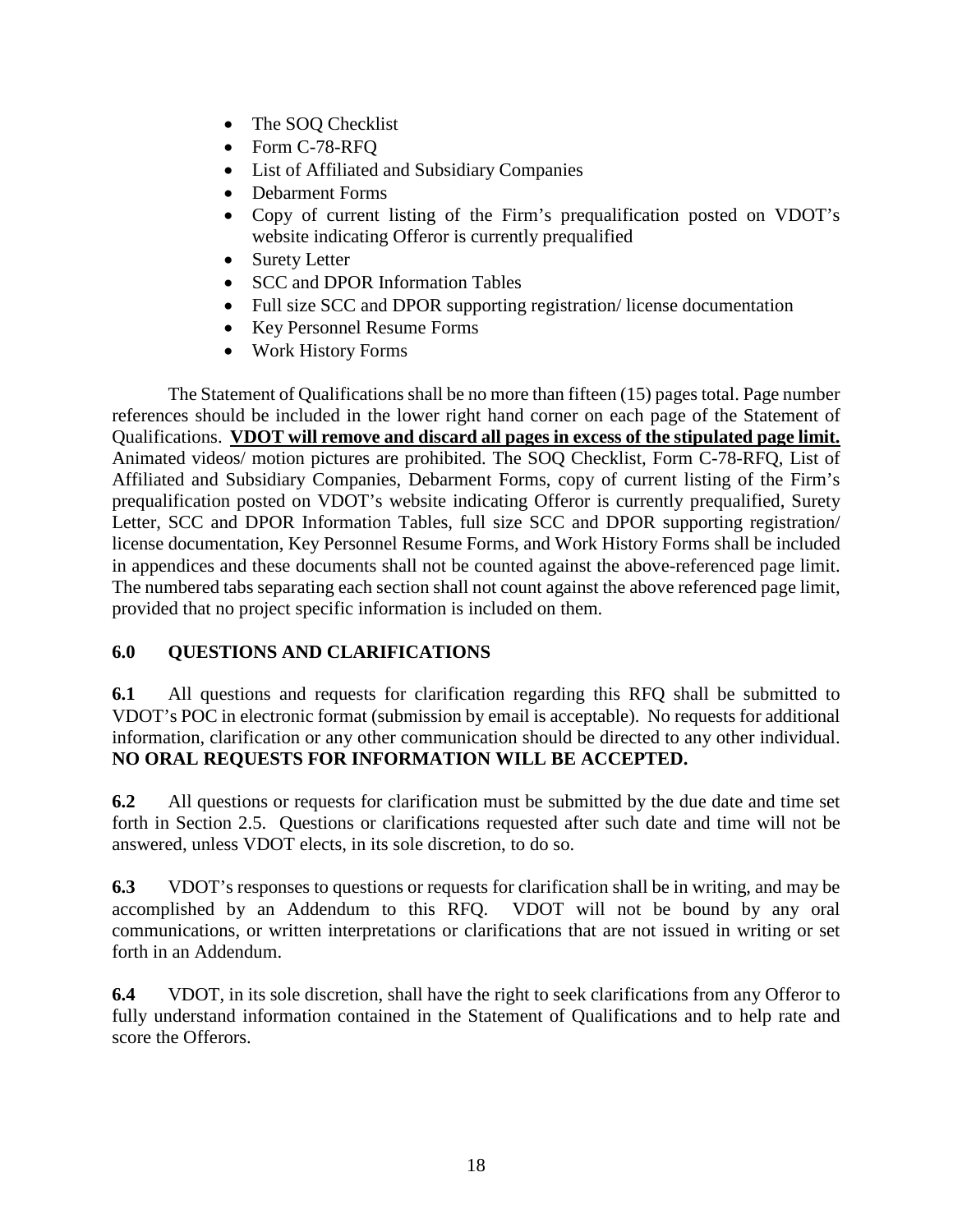# <span id="page-18-0"></span>**7.0 RIGHTS AND OBLIGATIONS OF VDOT**

#### <span id="page-18-1"></span>**7.1 Reservation of Rights**

In connection with this procurement, VDOT reserves to itself all rights (which rights shall be exercisable by VDOT in its sole discretion) available to it under applicable law, including without limitation, the following, with or without cause and with or without notice:

**7.1.1** The right to cancel, withdraw, postpone or extend this RFQ or the subsequent RFP in whole or in part at any time prior to the execution by VDOT of a design-build contract, without incurring any obligations or liabilities.

**7.1.2** The right to issue a new RFQ.

**7.1.3** The right to reject any and all submittals, responses and proposals received at any time.

**7.1.4** The right to modify all dates set or projected in this RFQ.

**7.1.5** The right to terminate evaluations of responses received at any time.

**7.1.6** The right to suspend and terminate the procurement process for the Project, at any time.

**7.1.7** The right to revise and modify, at any time prior to the RFP submittal date, factors it will consider in evaluating responses to this RFQ and the subsequent RFP and to otherwise revise its evaluation methodology.

**7.1.8** The right to waive or permit corrections to data submitted with any response to this RFQ until such time as VDOT declares in writing that a particular stage or phase of its review of the responses to this RFQ has been completed and closed.

**7.1.9** The right to issue addenda, supplements, and modifications to this RFQ, including but not limited to modifications of evaluation criteria or methodology and weighting of evaluation criteria.

**7.1.10** The right to permit submittal of addenda and supplements to data previously provided with any response to this RFQ until such time as VDOT declares in writing that a particular stage or phase of its review of the responses to this RFQ has been completed and closed.

**7.1.11** The right to hold meetings and conduct discussions and correspondence with one or more of the Offerors responding to this RFQ to seek an improved understanding and evaluation of the responses to this RFQ.

**7.1.12** The right to seek or obtain data from any source that has the potential to improve the understanding and evaluation of the responses to the RFQ, including the right to seek clarifications from Offerors.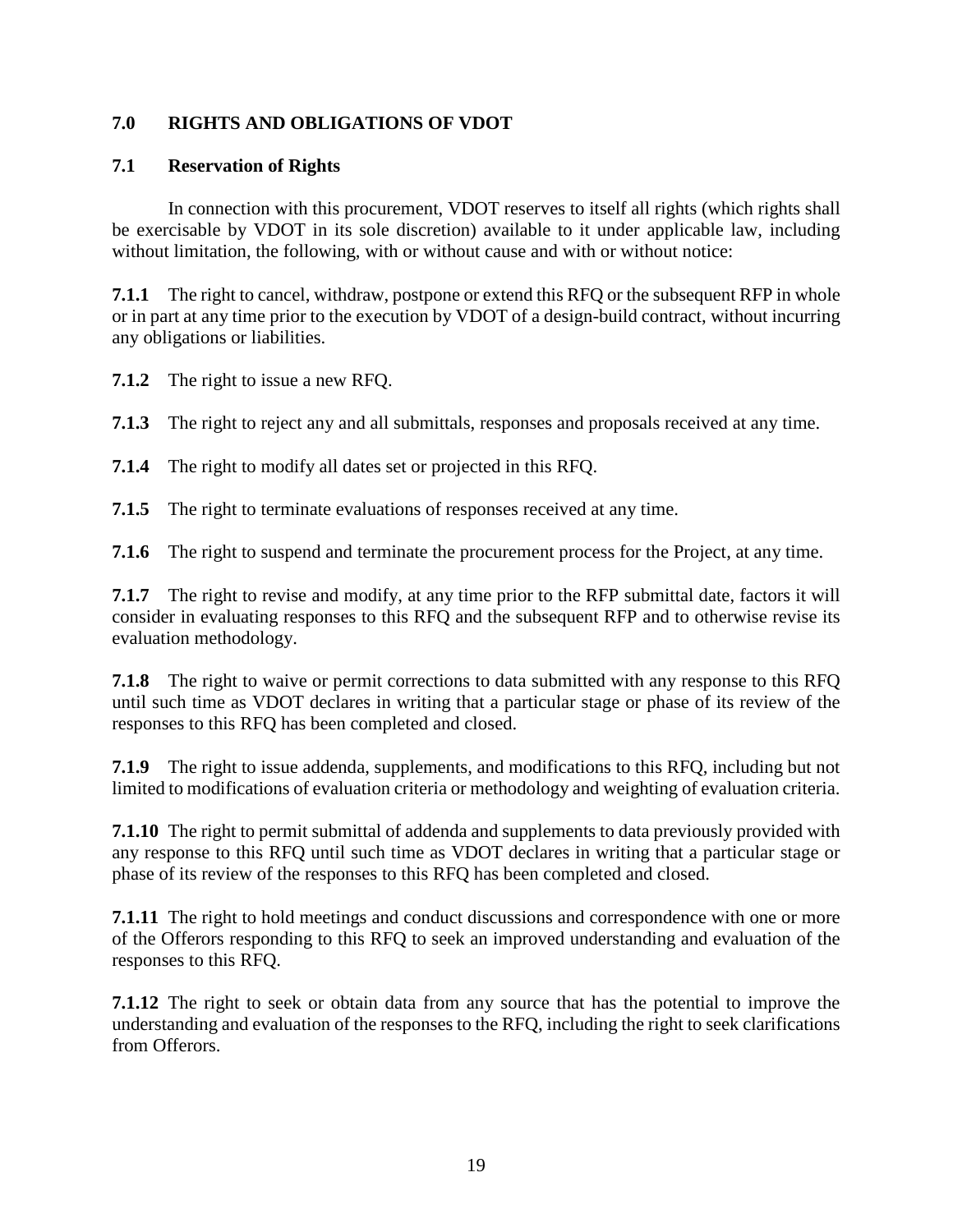**7.1.13** The right to permit Offerors to add or delete firms and/or key personnel until such time as VDOT declares in writing that a particular stage or phase of its review has been completed and closed.

**7.1.14** The right to add or delete Offeror responsibilities from the information contained in this RFQ or the subsequent RFP.

**7.1.15** The right to appoint and change appointees of any Evaluation Team.

**7.1.16** The right to use assistance of technical and legal experts and consultants in the evaluation process.

**7.1.17** The right to waive deficiencies, informalities and irregularities in an SOQ, accept and review a non-conforming SOQ or seek clarifications or supplements to an SOQ.

**7.1.18** The right to disqualify any Offeror that changes its submittal without VDOT approval.

**7.1.19** The right to change the method of award between the advertisement of the RFQ and the advertisement of the RFP.

**7.1.20** The right to respond to all, some, or none of the inquiries, questions and/or requests for clarification received relative to the RFQ.

**7.1.21** The right to use all or part of an unsuccessful short-listed Offeror's proposal that accepts a Proposal Payment.

# <span id="page-19-0"></span>**7.2 VDOT Not Obligated for Costs of Proposing**

 VDOT assumes no obligations, responsibilities, and liabilities, fiscal or otherwise, to reimburse all or part of the costs incurred or alleged to have been incurred by parties considering a response to and/or responding to this RFQ, or the subsequent RFP. All of such costs shall be borne solely by each Offeror and its team members. Notwithstanding the above, VDOT intends to provide those short-listed Offerors who submit a responsive Proposal to the RFP, but who are not awarded the design-build contract, a Proposal Payment in consideration for ownership of the information provided in the Proposal. VDOT anticipates the value of the Proposal Payment will be Seventy five thousand dollars (\$75,000). The terms for attaining such Proposal Payment will be identified in the RFP.

#### <span id="page-19-1"></span>**8.0 PROTESTS**

This Section simply summarizes protest remedies available with respect to the provisions of the *Code of Virginia* that are relevant to protests of awards or decisions to award Design-Build Contracts by VDOT. This Section does not purport to be a complete statement of those provisions and is qualified in its entirety by reference to the actual provisions themselves.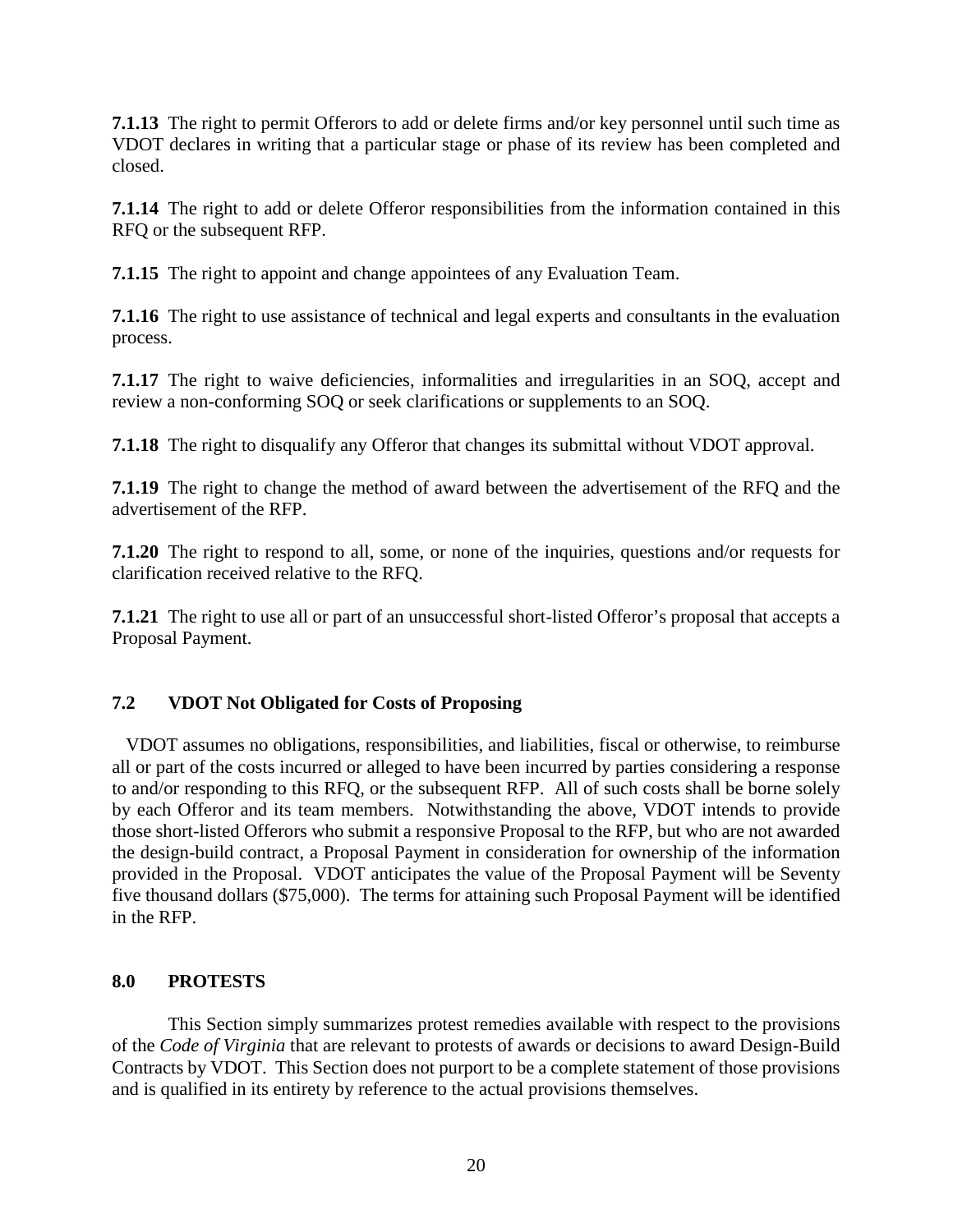In accordance with § 2.2-4360, of the *Code of Virginia*, if an unsuccessful Offeror wishes to protest the award or decision to award a contract, such Offeror must submit a protest in writing to VDOT's POC no later than ten (10) calendar days after the award or the announcement posting the decision to award, whichever occurs first. The written protest shall include the basis for the protest and the relief sought. No protest shall lie for a claim that the selected Offeror is not a responsible bidder.

Public notice of the award or the announcement of the decision to award shall be given by the public body in the manner prescribed in the terms or conditions of the Invitation to Bid or Request for Proposal. However, if the protest of any Offeror depends in whole or in part upon information contained in public records pertaining to the procurement transaction that are subject to inspection under § 2.2-4342, of the *Code of Virginia*, then the time within which the protest must be submitted shall expire ten (10) calendar days after those records are available for inspection by such Offeror under § 2.2-4342, of the *Code of Virginia*.

VDOT shall issue a decision in writing within ten (10) calendar days of the receipt of any protest stating the reasons for the action taken. This decision shall be final unless the Offeror appeals within ten (10) calendar days of receipt of the written decision, by instituting legal action in accordance with § 2.2-4364*,* of the *Code of Virginia.* 

Pursuant to § 2.2-4362, of the *Code of Virginia*, an award need not be delayed for the period allowed a bidder or Offeror to protest, but in the event of a timely protest, no further action to award the Contract will be taken unless there is a written determination by the Commissioner, or his designee, that proceeding without delay is necessary to protect the public interest or unless the Design-Build Proposal would expire. Further, pursuant to § 2.2-4361, of the *Code of Virginia*, pending a final determination of a protest or appeal, the validity of the contract awarded and accepted in good faith shall not be affected by the fact that a protest or appeal has been filed.

#### <span id="page-20-0"></span>**9.0 ADMINISTRATIVE REQUIREMENTS**

In addition to the specific submittal requirements set forth in Section 3.0 above, all Offerors shall comply with the following:

**9.1** All Offerors and Submittals must at the time of their SOQ submittal comply with the law and nothing herein is intended to contradict, nor supersede, any applicable State and Federal laws and regulations. All Offerors shall be eligible at the time of their SOQ submittal, under the law and relevant regulations, to offer and to provide all services proposed and related to the Project. Unless exempted by §§ 54.1-401, 54.1-402, or 54.1-402.1 of the *Code of Virginia*, any person, partnership, corporation, or other entity offering or practicing architecture, engineering, or land surveying shall be registered or licensed in accordance with the provision of *Chapter 4, Title 54.1 of the Code of Virginia.* Offerors shall satisfy at the time of their SOQ submittal all commercial and professional registration requirements, including, but not limited to the requirements of the State Corporation Commission and the Department of Professional and Occupational Regulations.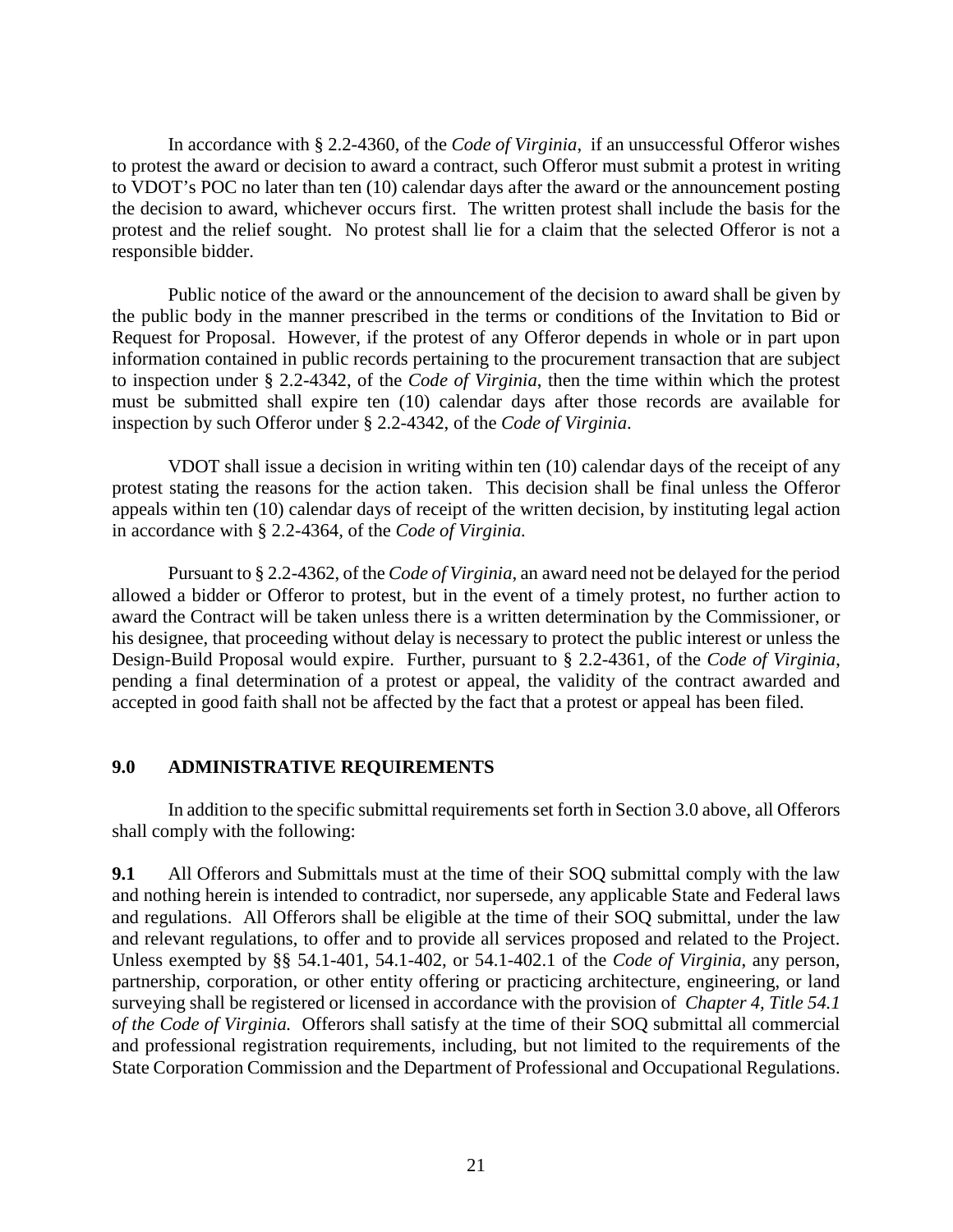**9.2** VDOT will not consider for award any Proposals submitted by any Offerors and will not consent to subcontracting any portions of the proposed Design-Build Contract to any subconsultants in violation of the provisions of the Federal Immigration Reform and Control Act of 1986, which prohibits employment of illegal aliens.

**9.3** All Offerors must have internal control systems in place that meet federal requirements for accounting. These systems must comply with requirements of 48 CFR 31, "Federal Acquisition Regulations, Contract Cost Principles and Procedures," and 23 CFR 172, "Administration of Engineering and Design Related Service Contracts."

**9.4** VDOT assures compliance with Title VI of the Civil Rights Act of 1964, as amended. The consultant and all subconsultants selected for this Project will be required to submit a Title VI Evaluation Report (EEO-D2) when requested by the Department to respond to the RFP. This requirement applies to all consulting firms with fifteen (15) or more employees.

**9.5** VDOT does not discriminate against an Offeror because of race, religion, color, sex, national origin, age, disability, or any other basis prohibited by state law relating to discrimination in employment.

The Offerors shall note and comply with Commonwealth of Virginia Executive Order 61 Ensuring Equal Opportunity and Access for all Virginians in state contracting and public services. The Offerors shall maintain a non-discrimination policy, which prohibits discrimination by the Offeror on the basis of race, sex, color, national origin, religion, sexual orientation, gender identity, age, political affiliation, disability, or veteran status. This policy shall be followed in all employment practices, subcontracting practices, and delivery of goods or services. The Offerors shall also include this requirement in all subcontracts valued over \$10,000.

**9.6** Offerors shall note and comply with the requirements relative to the eVA Business-to-Government Vendor system. Virginia's Total e-Procurement Solution, web site portal (*<https://eva.virginia.gov/>*), streamlines and automates government purchasing activities in the Commonwealth. The portal is the gateway for vendors to conduct business with state agencies and public bodies. All vendors desiring to provide goods and/or services to the Commonwealth shall participate in the eVA Internet e-procurement solution through either eVA Basic Vendor Registration Service or eVA Premium Vendor Registration Service. For more detail information regarding eVA, registrations, fee schedule, and transaction fee, use the website link: (*<https://eva.virginia.gov/>*).

**9.7** Offerors are prohibited to access VDOT right-of-way and private property within the Project Limits to perform any activities other than to observe the conditions of the site, unless otherwise approved in writing by VDOT's POC included in Section 2.7. If any member of the Offeror's team has access to geotechnical investigations/information/evaluations or any exploratory borings conducted within the Project Limits prior to release of RFQ, they shall disclose such information to VDOT's POC for determination of how this information would affect the opportunity of that entity to participate in the Project procurement. Furthermore, the Offerors are on notice that any unauthorized access to VDOT right-of-way and private property within the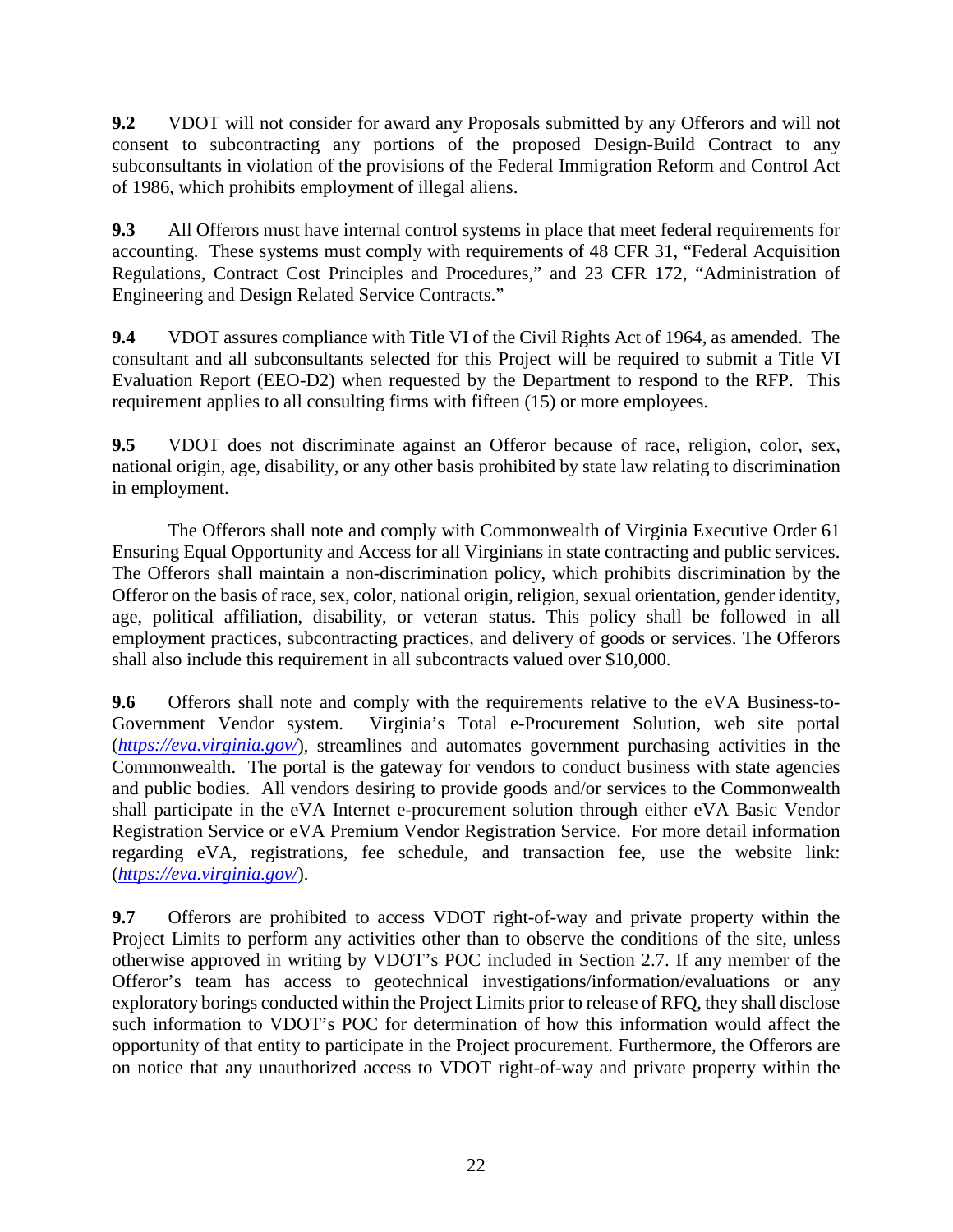Project may be considered sufficient for the disqualification of the Offeror or may render the Offeror's SOQ non-responsive or both.

# <span id="page-22-0"></span>**10.0 DISADVANTAGED BUSINESS ENTERPRISES (DBEs)**

**10.1** Any Design-Builder, subcontractor, supplier, DBE firm, and contract surety involved in the performance of work on a federal-aid contract shall comply with the terms and conditions of the United States Department of Transportation (USDOT) DBE Program as the terms appear in Part 26 of the Code of Federal Regulations (49 CFR as amended), the USDOT DBE Program regulations; VDOT's DBE Program rules and regulations, VDOT's Road and Bridge Specifications and Part 5 Exhibit 107.15 (Special Provision for Use of Disadvantaged Business Enterprise for Design-Build Projects).

**10.2** It is the policy of VDOT that DBEs, as defined in 49 CFR Part 26, shall have every opportunity to participate in the performance of construction/consultant contracts. The DBE contract goal for this procurement is identified in Section 3.2.11. Offerors are encouraged to take all necessary and reasonable steps to ensure that DBEs have every opportunity to compete for and perform services on contracts, including participation in any subsequent supplemental contracts. If a portion of the work on the Project is to be subcontracted out, Offerors must seek out and consider DBEs as potential subcontractors. DBEs must be contacted to solicit their interest, capability and qualifications. Any agreement between an Offeror and a DBE whereby the DBE promises not to provide services to any other Offeror or other contractors/consultants is prohibited.

**10.3** After Award of the Contract the Design-Builder shall submit documentation related to the use of DBEs for the Project in accordance with the procedures set for in Part 5 Exhibit 107.15 (Special Provision for Use of Disadvantaged Business Enterprise for Design-Build Projects). The DBE must become certified with the Virginia Department of Small Business and Supplier Diversity (SBSD) prior to the performance of any work for the Project. In the case where the DBE is to be utilized to achieve the DBE participation goal, the DBE must be certified prior to the submission to VDOT of Forms C-111 (Minimum DBE Requirements), C-112 (Certification of Binding Agreement with DBE Firms) and Form C-48 (Subcontractor/Supplier Solicitation and Utilization). If the DBE is a prime, the firm will receive full credit for the planned involvement of their own workforce, as well as the work they commit to be performed by DBE subcontractors. DBE primes are encouraged to make the same outreach. DBE credit will be awarded only for work actually performed by DBEs themselves. When a DBE prime or subcontractor subcontracts work to another firm, the work counts toward the DBE goals only if the other firm itself is a DBE. A DBE must perform or exercise responsibility for at least 30% of the total cost of its contract with its own workforce.

**10.4** DBE certification entitles a firm to participate in VDOT's DBE Program. However, it does not guarantee that the firm will obtain VDOT work, nor does it attest to the firm's abilities to perform any particular type of work.

**10.5** When preparing bids for projects with DBE goals, VDOT encourages prospective bidders to seek the assistance of the following offices: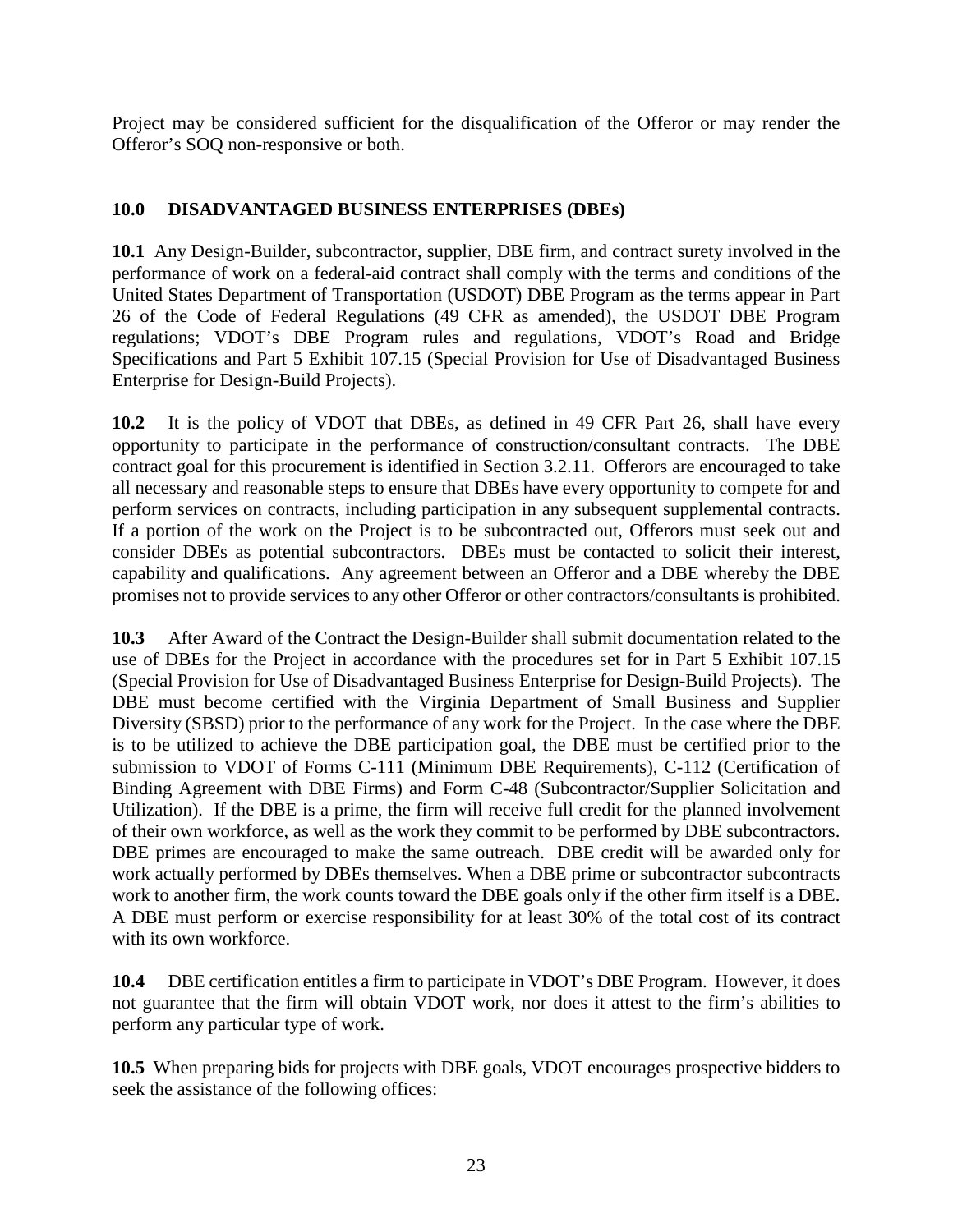Department of Small Business and Supplier Diversity 1111 East Main Street, Suite 300 Richmond, VA 23219 Phone: (804) 786-6585 *<https://www.sbsd.virginia.gov/>*

Metropolitan Washington Airports Authority Equal Opportunity Programs Department 1 Aviation Circle Washington, DC 20001 Phone: (703) 417-8625 *<https://www.metwashairports.com/>*

Contractors are also encouraged to seek help from the VDOT Districts Equal Employment Opportunity (EEO) Offices, Central Office Civil Rights Office and the VDOT Business Opportunity and Workforce Development (BOWD) Center as listed below:

> VDOT Central Office Lynchburg District Richmond, VA 23219 Lynchburg, VA 24501 (804) 786-2085 (434) 856-8169

Bristol, VA 24201 Fairfax, VA 22030 (276) 669-9907 (703) 259-1775

Culpeper District Richmond District (540) 829-7523 (804) 524-6091

Fredericksburg District Salem District 87 Deacon Road 731 Harrison Avenue Fredericksburg, VA 22405 Salem, VA 24153 (540) 899-4562 (540) 387-5453

**Hampton Roads District Staunton District** 7511 Burbage Drive 811 Commerce Road Suffolk, VA 23435 Staunton, VA 24401 (757) 956-3000 (540) 332-7888

BOWD 1602 Rolling Hills Drive Suite 110

1221 East Broad Street 4219 Campbell Avenue

Bristol District Northern Virginia District 870 Bonham Drive 4975 Alliance Drive

1601 Orange Road 2430 Pine Forest Drive Culpeper, VA 22701 Colonial Heights, VA 23834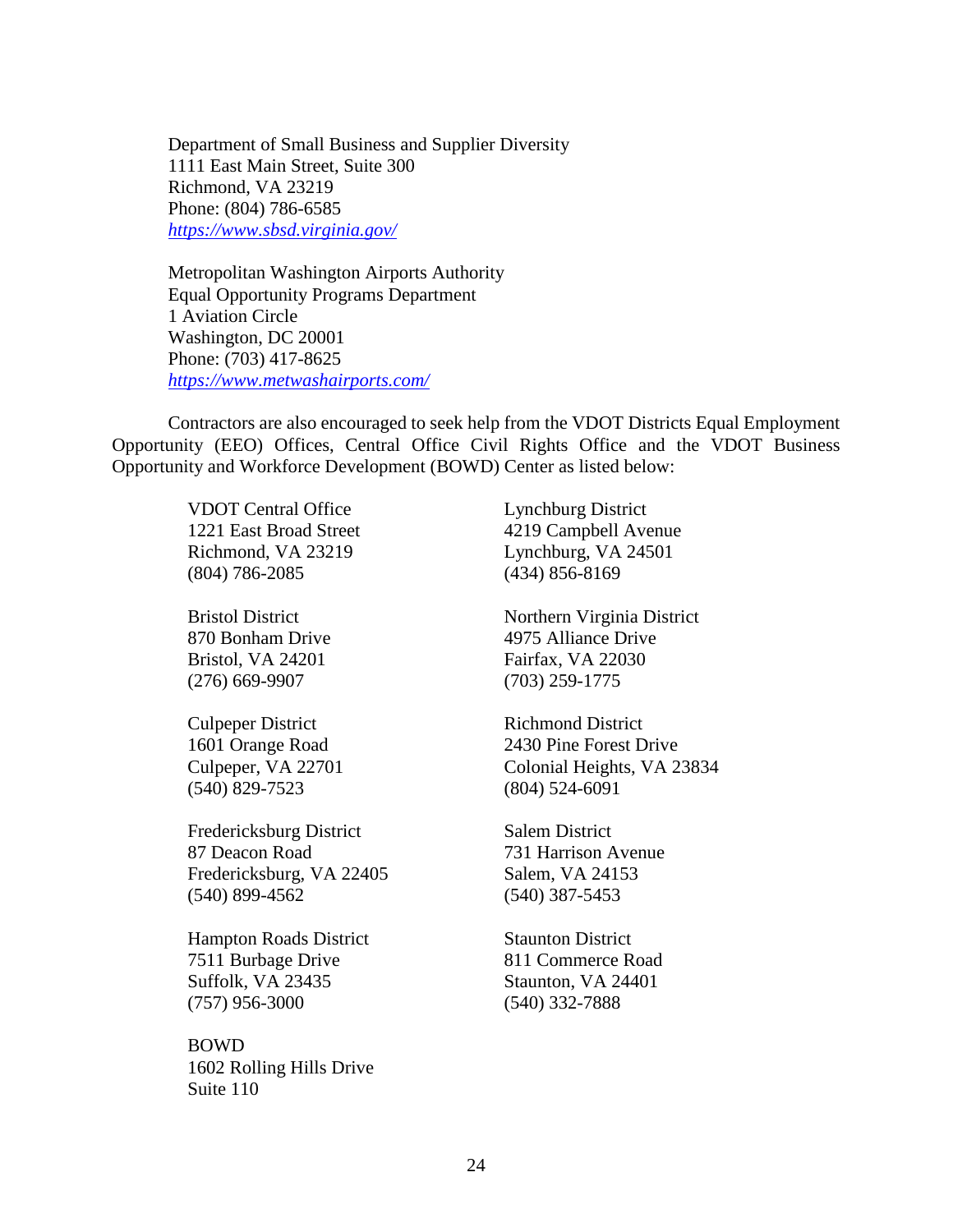Richmond, VA 23229 Phone: (804) 662-9555

The following informational websites may also be of assistance:

*[https://www.virginiadot.org/business/bu\\_bizDev.asp](https://www.virginiadot.org/business/bu_bizDev.asp)*

*<https://www.virginiadot.org/business/bu-civil-rights-home.asp>*

**10.6** The Route 29 Widening Project has federal funding. In accordance with the Governor's Executive Order No. 20, VDOT requires a utilization of Small, Women and Minority (SWaM) Businesses to participate in the performance of state funded projects. VDOT also encourages the utilization of SWaM Firms to participate in the performance of federally funded projects. A list of Department of Small Business and Supplier Diversity (SBSD) certified SWaM firms is maintained on the SBSD web site (*<https://www.sbsd.virginia.gov/>*) under the SWaM Vendor Directory link. Offerors are encouraged to take all necessary and reasonable steps to ensure that SWaM firms have the maximum opportunity to compete for and perform services in the designbuild contract. If the Offeror intends to subcontract a portion of the services on the Project, the Offeror is encouraged to seek out and consider SWaM firms as potential subconsultants. The Offeror is encouraged to contact SWaM firms to solicit their interest, capability and qualifications. Any agreement between an Offeror and a SWaM firm whereby the SWaM firm promises not to provide services to other Offerors is prohibited.

#### <span id="page-24-0"></span>**11.0 MISCELLANEOUS**

#### <span id="page-24-1"></span>**11.1 Requirement to Keep Team Intact**

The team proposed by Offeror, including but not limited to the Offeror's organizational structure, Lead Contractor, the Lead Designer, Key Personnel, Sub-Contractor and/or Sub-Consultant and other individuals identified pursuant to Section 3.3, shall remain on the Offeror's team for the duration of the procurement process and, if the Offeror is awarded the Design-Build Contract, the duration of the Design-Build Contract. The Offeror shall not change or substitute any Key Personnel except due to voluntary or involuntary termination of employment, retirement, death, disability, incapacity, or as otherwise approved by the Department. Any proposed change of Key Personnel must be submitted in writing to VDOT's POC, who, in his/her sole discretion, will determine whether to authorize a change. Unauthorized changes to the Offeror's team at any time during the procurement process may result in the elimination of the Offeror from further consideration. Job duties and responsibilities of Key Personnel shall not be delegated to others for the duration of the Contract.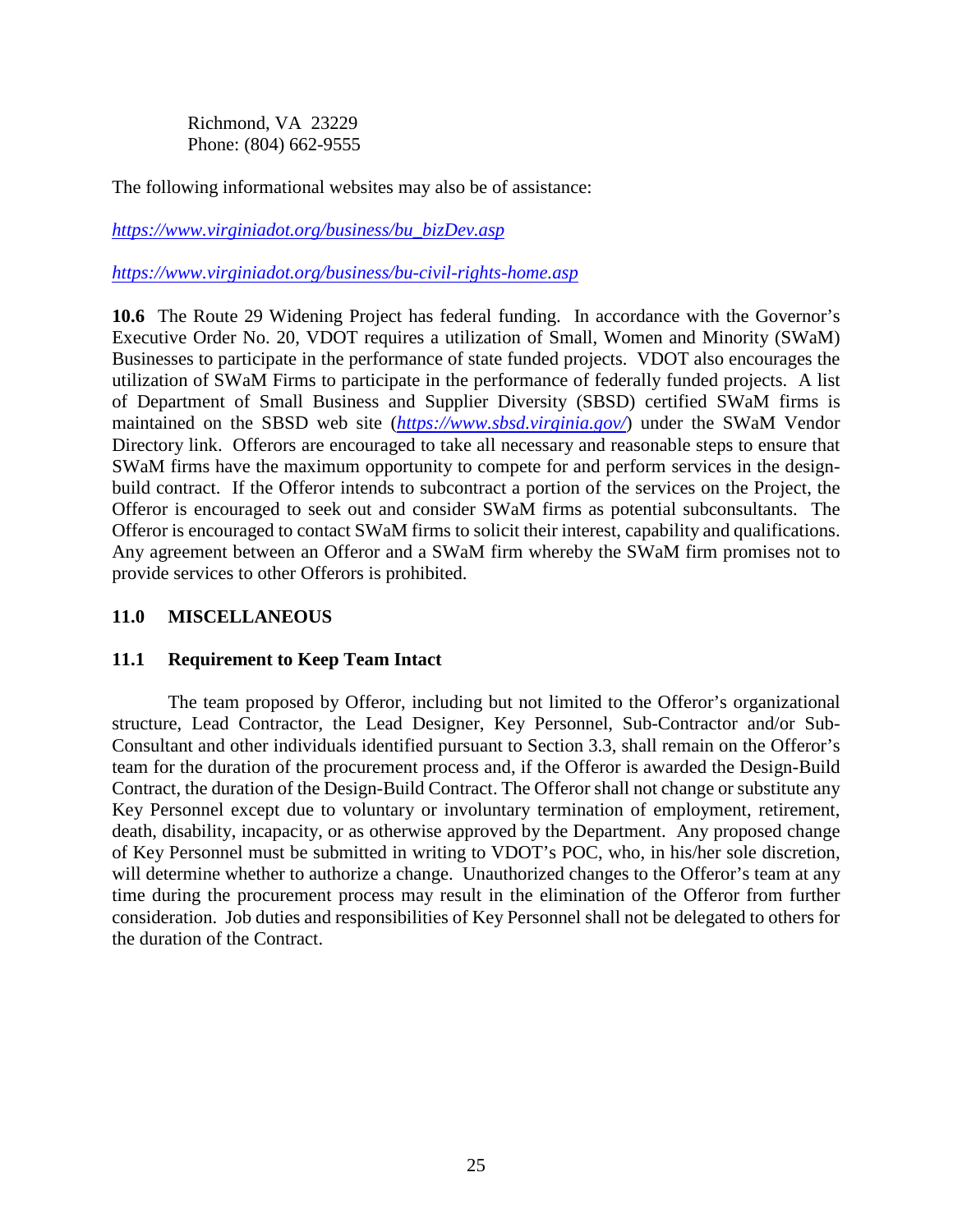# <span id="page-25-0"></span>**11.2 Conflict of Interest**

**11.2.1** Implementation guidelines for VDOT's policy on organizational conflicts of interest relating to Design-Build procurement are documented in the Alternative Project Delivery Division IIM-APD-2.22, which can be found among other information at the following location:

# *<https://www.virginiadot.org/business/design-build.asp>*

**11.2.2** Each Offeror shall require its proposed team members to identify potential conflicts of interest or a real or perceived competitive advantage relative to this procurement. Offerors are notified that prior or existing contractual obligations between a company and a federal or state agency relative to the Project or VDOT's Design-Build program may present a conflict of interest or a competitive advantage. If a potential conflict of interest or competitive advantage is identified, the Offeror shall submit in writing the pertinent information to VDOT's POC.

**11.2.3** VDOT, in its sole discretion, will make a determination relative to potential organizational conflicts of interest or a real or perceived competitive advantage, and its ability to mitigate such a conflict. An organization determined to have a conflict of interest or competitive advantage relative to this procurement that cannot be mitigated, shall not be allowed to participate as a Design-Build team member for the Project. Failure to abide by VDOT's determination in this matter may result in a proposal being declared non-responsive.

**11.2.4** Conflicts of interest and a real or perceived competitive advantage are described in state and federal law, and, may include, but are not limited to the following situations:

- .1 An organization or individual hired by VDOT to provide assistance in development of instructions to Offerors or evaluation criteria for the Project.
- .2 An organization or individual hired by VDOT to provide assistance in development of instructions to Offerors or evaluation criteria as part of the programmatic guidance or procurement documents for VDOT's Design-Build program, and as a result has a unique competitive advantage relative to the Project.
- .3 An organization or individual with a present or former contract with VDOT to prepare planning, environmental, engineering, or technical work product for the Project, and has a potential competitive advantage because such work product is not available to all potential Offerors in a timely manner prior to the procurement process.
- .4 An organization or individual with a present contract with VDOT to provide assistance in Design-Build contract administration for the Project.

**11.2.5** VDOT reserves the right, in its sole discretion, to make determinations relative to potential conflicts of interest on a project specific basis.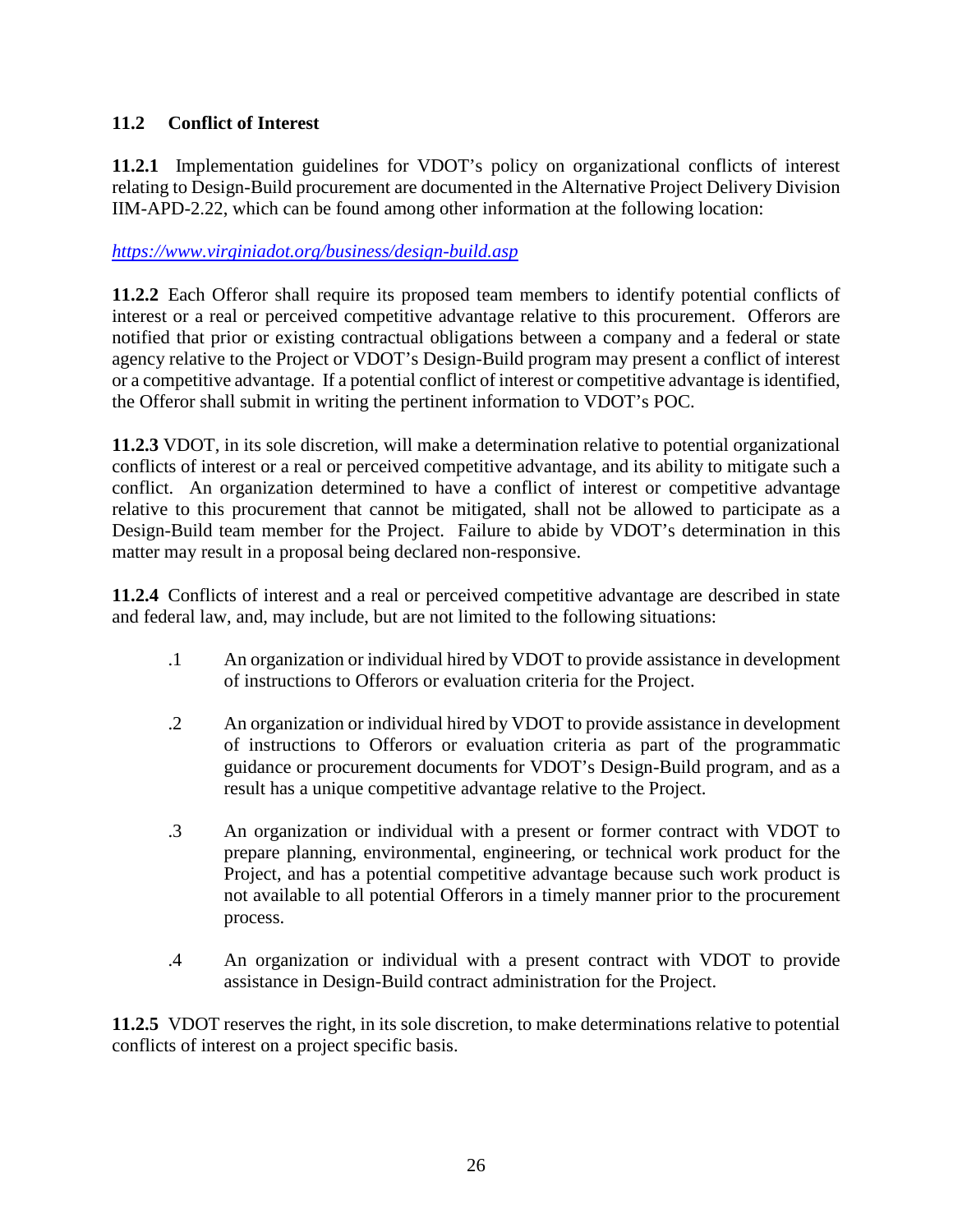**11.2.6** VDOT may, in its sole discretion, determine that a conflict of interest or a real or perceived competitive advantage may be mitigated by disclosing all or a portion of the work product produced by the organization or individual subject to review under this Section. If documents have been designated as proprietary by Virginia law, the Offeror will be given the opportunity to waive this protection from disclosure. If an Offeror elects not to disclose, then the Offeror may be declared non-responsive.

**11.2.7** The firms listed below will not be allowed to participate as a Design-Build team member due to a conflict of interest.

- Rinker Design Associates, P.C.
- T3 Design, P.C.
- Toole Design Group, LLC
- Aspire Engineering
- Michael Baker International
- Warren Electric & Signal Corporation

Any SOQs received in violation of this requirement will be rejected.

# <span id="page-26-0"></span>**11.3 Ethics in Public Contracting Act**

VDOT may, in its sole discretion, disqualify the Offeror from further consideration for the award of the Design-Build Contract, if it is found after due notice and examination by VDOT that there is a violation of the Ethics in Public Contracting Act, § 2.2-4367 of the Virginia Code, or any similar statute involving the Offeror in the procurement of the contract.

# <span id="page-26-1"></span>**11.4 Virginia Freedom of Information Act**

**11.4.1** All SOQs submitted to VDOT become the property of VDOT and are subject to the disclosure requirements of § 2.2-4342 of the Virginia Public Procurement Act and the Virginia Freedom of Information Act (FOIA) (§ 2.2-3700 et seq. of the *Code of Virginia*). Offerors are advised to familiarize themselves with the provisions of each Act referenced herein to ensure that documents identified as confidential will not be subject to disclosure under FOIA. In no event shall the Commonwealth, the Commonwealth Transportation Commissioner, or VDOT be liable to an Offeror for the disclosure of all or a portion of a SOQ submitted pursuant to this request not properly identified as confidential.

**11.4.2** If a responding Offeror has special concerns about information that it desires to make available to VDOT, but that it believes constitutes a trade secret, proprietary information, or other confidential information exempted from disclosure, such responding Offeror should specifically and conspicuously designate that information as such in its SOQ and state in writing why protection of that information is needed. The Offeror should make a written request to VDOT's POC. The written request shall:

.1 Invoke such exemption upon the submission of the materials for which protection is sought.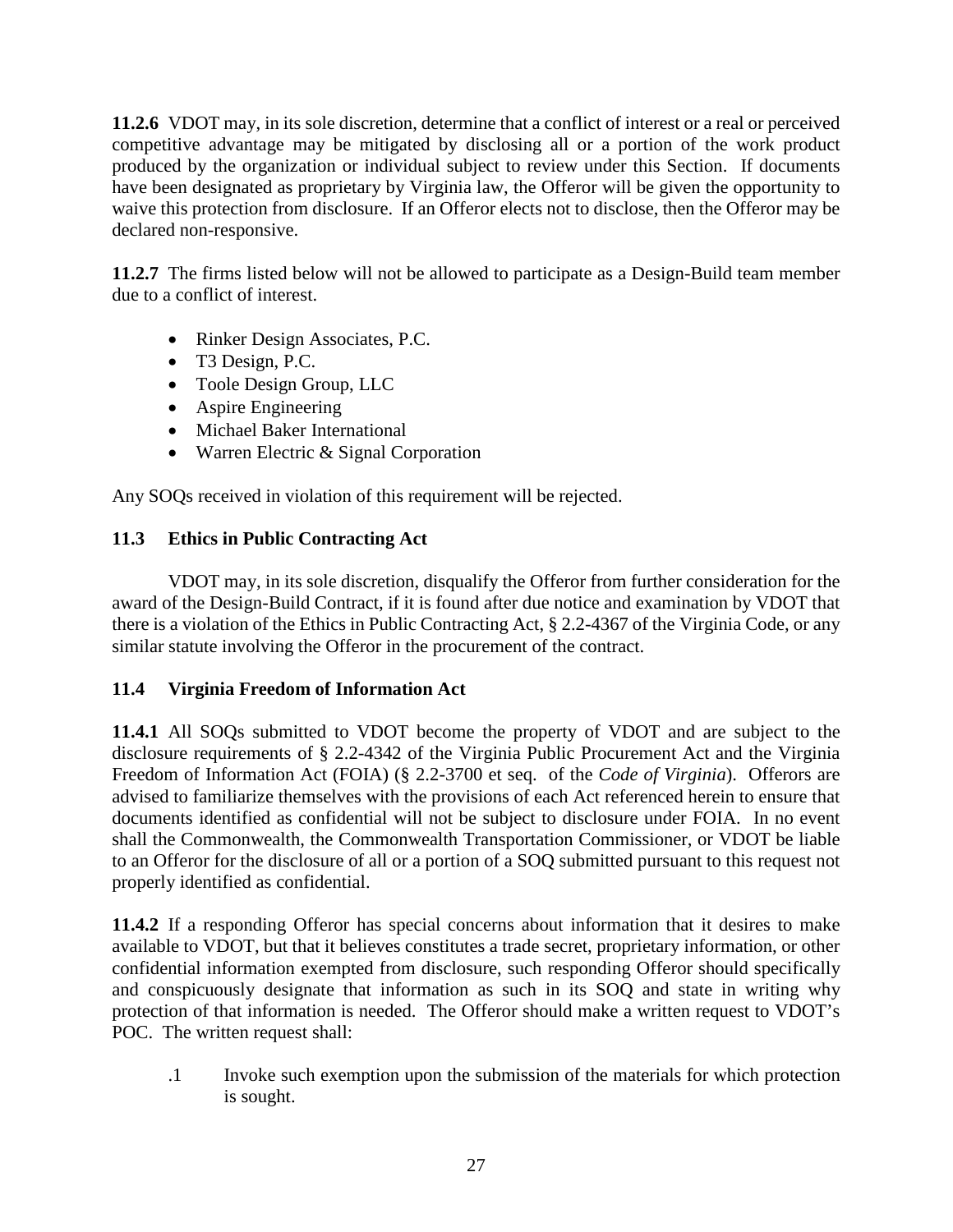- .2 Identify the specific data or other materials for which the protection is sought.
- .3 State the reasons why the protection is necessary.
- .4 Indicate that a similar process with the appropriate officials of the affected local jurisdictions is or will be conducted. Failure to take such precautions prior to submission of a SOQ may subject confidential information to disclosure under the Virginia FOIA.

**11.4.3** Blanket designations that do not identify the specific information shall not be acceptable and may be cause for VDOT to treat the entire SOQ as public information. Nothing contained in this provision shall modify or amend requirements and obligations imposed on VDOT by applicable law, and the applicable law(s) shall control in the event of a conflict between the procedures described above and any applicable law(s).

**11.4.4** In the event VDOT receives a request for public disclosure of all or any portion of a SOQ identified as confidential, VDOT will attempt to notify the Offeror of the request, providing an opportunity for such Offeror to assert, in writing, claimed exemptions under the FOIA or other Virginia law. VDOT will come to its own determination whether or not the requested materials are exempt from disclosure. In the event VDOT elects to disclose the requested materials, it will provide the Offeror advance notice of its intent to disclose.

**11.4.5** Because of the confidential nature of the evaluation and negotiation process associated with this Project, and to preserve the propriety of each Offeror's SOQ, it is VDOT's intention, subject to applicable law, not to consider a request for disclosure until after VDOT's issuance of a Notice of Intent to Award. Offerors are on notice that once a Design-Build Contract is executed, some or all of the information submitted in the SOQ may lose its protection under the applicable Virginia law.

# <span id="page-27-0"></span>**11.5 Compliance with the Law in Virginia**

Failure to comply with the law with regard to those legal requirements in Virginia (whether federal or state) regarding your ability to lawfully offer and perform any services proposed or related to the Project may render your SOQ submittal or RFP submittal, in the sole and reasonable discretion of VDOT, non-responsive and/or non-responsible, and in that event your SOQ submittal or RFP submittal may be returned without any consideration or evaluation for selection of contract award.

# <span id="page-27-1"></span>**12.0 ATTACHMENTS**

The following attachments are specifically made a part of, and incorporated by reference into, this RFQ:

| ATTACHMENT 2.10 | $--$ | FORM C-78-RFQ (ACKNOWLEDGEMENT OF |
|-----------------|------|-----------------------------------|
|                 |      | <b>REVISIONS</b> )                |